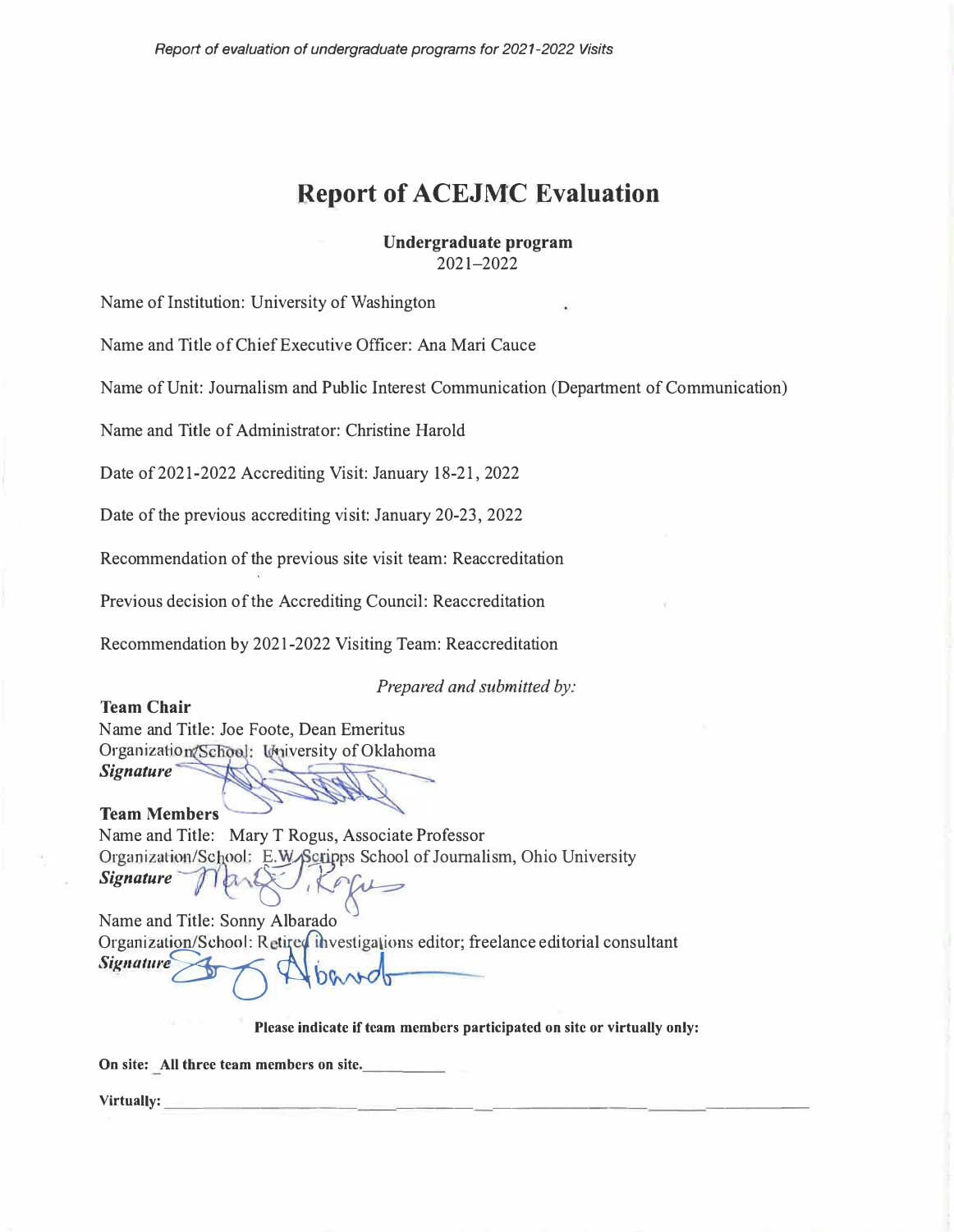## **PART I: General Information (Jan. 2022 update)**

**Name of Institution:** University of Washington

**Name of Unit:** Department of Communication

**Year of Visit:** 2022

## **1. Check the regional association by which the institution now is accredited.**

- Middle States Association of Colleges and Schools
- New England Association of Schools and Colleges
- North Central Association of Colleges and Schools
- \_\_\_ Northwest Association of Schools and Colleges
- Southern Association of Colleges and Schools
- \_X Western Association of Schools and Colleges

## **2. Indicate the institution's type of control; check more than one if necessary.**

Private \_X Public Other (specify)

### **3. Provide assurance that the institution has legal authorization to provide education beyond the secondary level in your state. It is not necessary to include entire authorizing documents. Public institutions may cite legislative acts; private institutions may cite charters or other authorizing documents.**

The University of Washington is established in Title 28B Revised Code of Washington (RCW) as a public institution of higher education. RCW 28B.20.010 stipulates: "The state university located and established in Seattle, King County, shall be designated the University of Washington." RCW 28B.20.020 reads: "The aim and purpose of the University of Washington shall be to provide a liberal education in literature, science, art, medicine, military science, and such other fields as may be established therein from time to time by the board of regents or by law."

## **4. Has the journalism/mass communications unit been evaluated previously by the Accrediting Council on Education in Journalism and Mass Communications?**

\_X\_ Yes \_\_\_ No

If yes, give the date of the last accrediting visit: Jan. 20-23, 2015

## **5. When was the unit or sequences within the unit first accredited by ACEJMC?** 1956

**6. Provide the unit's mission statement. Statement should give date of adoption and/or last revision.**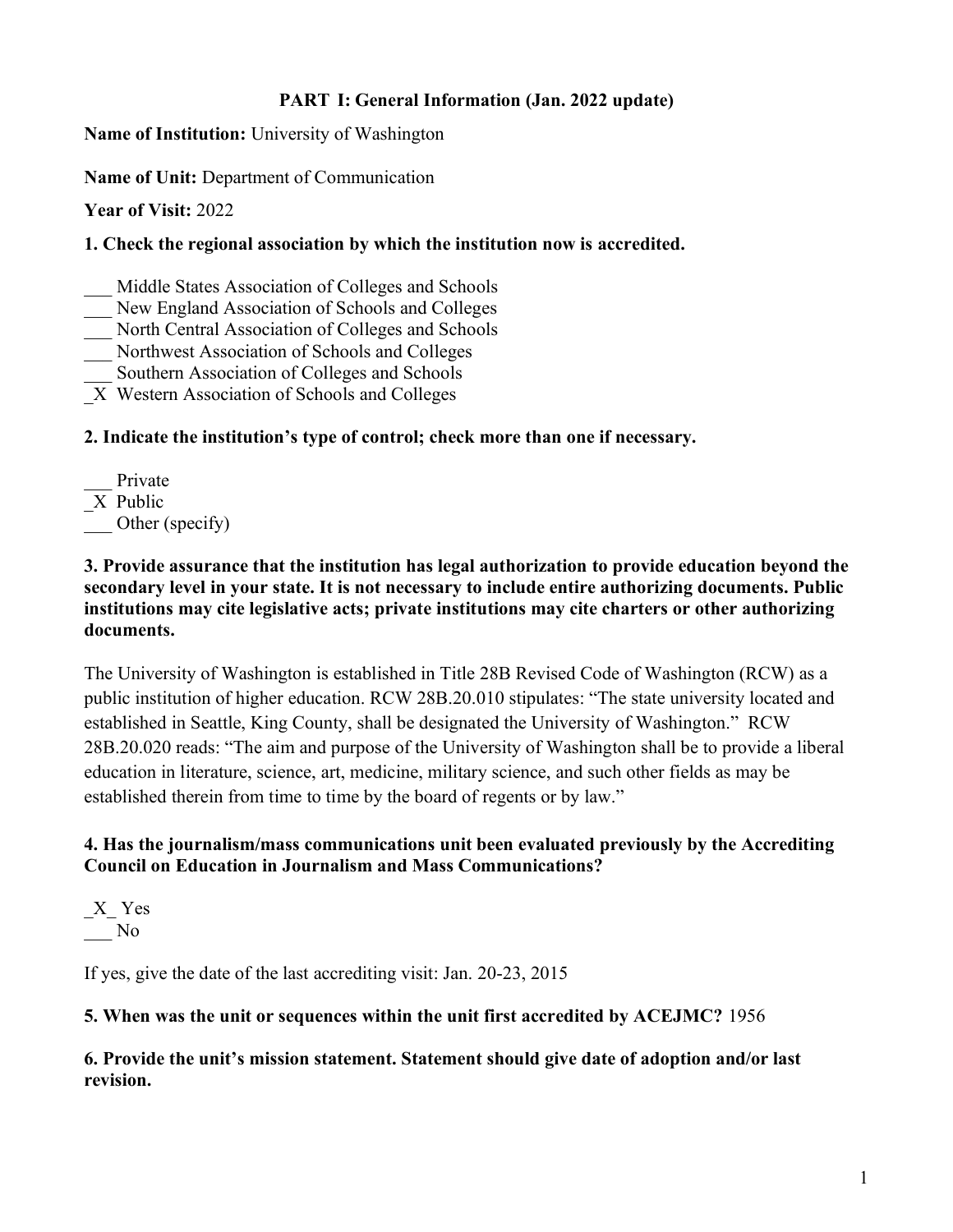## **Journalism and Public Interest Communication Mission Statement**

(Updated 2019)

The mission of the University of Washington's Journalism and Public Interest Communication Program is to teach students the public-service ethic of journalism and the contributions all media professionals must make if a democratic and equitable society is to survive and flourish. To do this, we will teach our students to think critically, to communicate effectively, and to develop professional values dedicated to serving the public, its many diverse communities, and society at large. Our goal is to foster analytical and storytelling skills that will enable students to perform successfully in their journalism and public interest communication careers and to work in the public interest by producing content in ethical, creative, innovative ways, and by demonstrating a commitment to professional excellence in all that they do. Central to achieving these aims is providing students with foundations in writing, curiosity, adaptability, collaboration, and a grounding in difference and equity as part of their ethical framework. At the same time, we believe the development of foundational journalism skills must be balanced with the development of intellect and character in the student. To accomplish this, we have four chief goals:

1. To impart the journalistic skills and the professional values that will allow our students to gain employment and to create innovative pathways as journalism and storytelling industries evolve.

2. To equip students with the historical, cultural, ethical and intellectual context of journalism and related media professions, as well as the role of journalism and public interest communication in a diverse society.

3. To expose our students to a broad, liberal arts education that will ensure that they have a knowledgeable and critical understanding of the institutions that are the framework of public and private life and an informed perspective on the events of a complex world.

4. To infuse a mindset that helps our students to be adaptive in rapidly changing media and cultural environments.

## **7. What are the type and length of terms?**

Semesters of \_\_\_\_\_ weeks Quarters of \_\_10\_\_\_ weeks Summer sessions of  $\,$  4 or 8 weeks Intersessions of  $\,$  4 or 8 weeks weeks

## **8. Check the programs offered in journalism/mass communications:**

\_\_X\_ Bachelor's degree \_\_\_ Master's degree Ph.D. degree

## **9. List the specific undergraduate degrees as well as the majors or sequences being reviewed by ACEJMC. \*Indicate online degrees.**

B.A. Communication/Journalism and Public Interest Communication Emphasis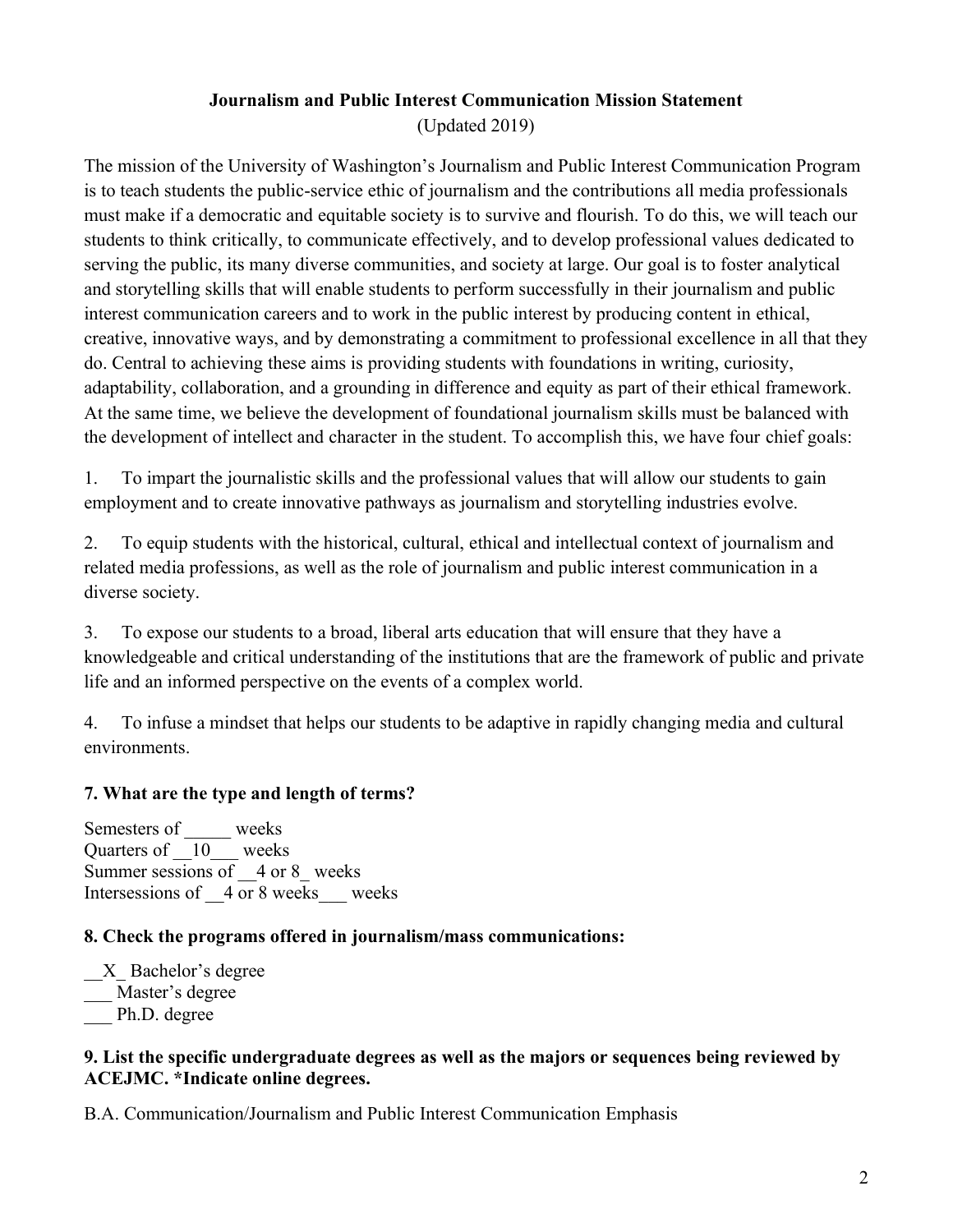## **10. Credit hours required by the university for an undergraduate degree: (Specify semester-hour or quarter-hour credit.)**

180 quarter credits

## **11. Give the number of credit hours students may earn for internship experience. (Specify semester-hour or quarter-hour credit.)**

4 Communication quarter credits, none of which fulfill Journalism and Public Interest Communication requirements.

#### **12. List each professional journalism or mass communications sequence or specialty offered and give the name of the person in charge.**

| Name of Sequence or Specialty                | Person in Charge                                                       |
|----------------------------------------------|------------------------------------------------------------------------|
| Journalism and Public Interest Communication | Christine Harold (Chair); Matthew<br>Powers (JPIC program coordinator) |

## **13. Number of full-time students enrolled in the institution:**

31,384 undergraduates (Seattle campus, Autumn 2021)

## **14. Number of undergraduate majors in the accredited unit, by sequence and total (if the unit has pre-major students, list them as a single total):**

| As of Winter 2022:                                     |                      |
|--------------------------------------------------------|----------------------|
| Name of Sequence or Specialty                          | Undergraduate majors |
| Journalism and Public Interest Communication           | 83                   |
| Communication Studies (not under accreditation review) | 506                  |
| Pre-majors                                             | None                 |
| Total                                                  | 589                  |

**15. Number of students in each section of all skills courses (newswriting, reporting, editing, photography, advertising copy, broadcast news, public relations writing, etc.). List enrollment by section for the term during which the visit will occur and the preceding term. Include a separate list for online skills courses, which also must meet the 20-1 ratio. (The Council has ruled that campaign courses are exempt from the 20-1 ratio.)**

## **Winter 2022**

COM 360: Foundations of Multiplatform Journalism and Public Interest Communication - 16

COM 361: Advanced Journalism and Public Interest Communication - 9

COM 362: Community Journalism and Public Interest Communication - 20

COM 460: Special Reporting Topics (Visual Storytelling) - 8

COM 465: State Government Communication - 4

## **Autumn 2021**

COM 360: Foundations of Multiplatform Journalism and Public Interest Communication - 15 COM 361: Advanced Journalism and Public Interest Communication - 20 COM 362: Community Journalism and Public Interest Communication - 20 COM 364: Media Responsibility in a Diverse Society - 20 COM 457: Journalism Portfolio - 8

COM 459: Narrative Journalism - 15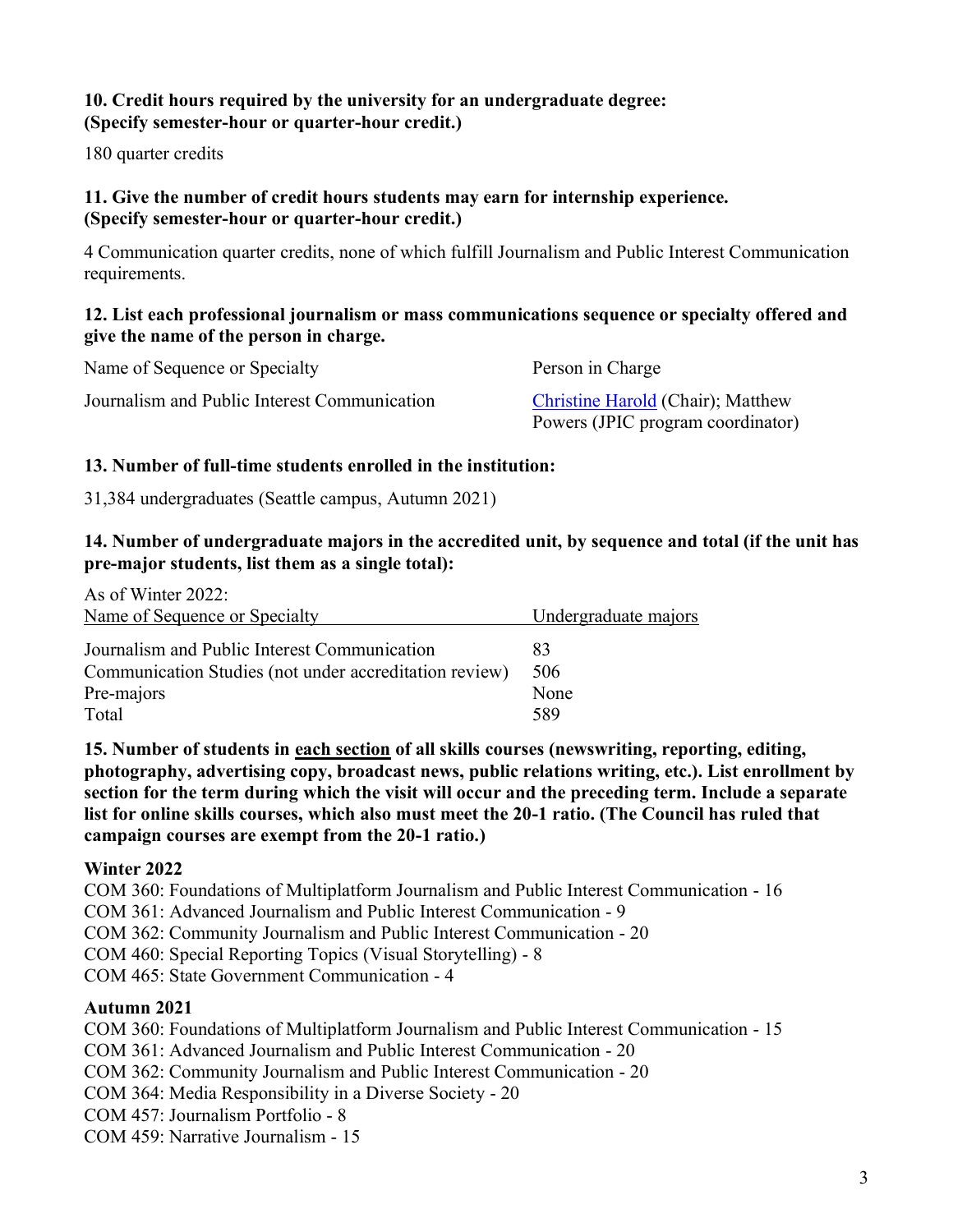**16. Total expenditures planned by the unit for the 2020–2021 academic year:** \$1,350,747

**Give percentage increase or decrease in three years:** -14.7% **Amount expected to be spent this year on full-time faculty salaries:** \$537,188

**17. List name and rank of all full-time faculty in the accredited unit in fall 2020. (Full-time faculty refers to those defined as such by the university.) Identify those not teaching because of leaves, sabbaticals, etc.**

- Caley Cook associate teaching professor
- Andrea Otáñez associate teaching professor
- Matthew Powers associate professor
- Adrienne Russell professor
- Meg Spratt associate teaching professor
- John Tomasic artist-in-residence
- Doug Underwood professor
- Anis Rahman assistant teaching professor

## **18. List names of part-time/adjunct faculty teaching at least one course in fall 2021. Also list names of part-time faculty teaching spring 2021.**

## **Spring 2021**

Jen Dev, COM 361, Advanced Journalism and Public Interest Communication Joanne Silberner, COM 460a, Special Reporting Topics: Audio storytelling

## **Fall 2021**

Jim Simon, COM 362, Community Journalism and Public Interest Communication Jovelle Tamayo, COM 361, Advanced Journalism and Public Interest Communication

## **Winter 2022**

Jovelle Tamayo, COM 361, Advanced Journalism and Public Interest Communication Adam Jabari Jefferson, COM 460, Special Reporting Topics: Visual Storytelling. Tamyra Howser, COM 444, Public Relations and Society.

## 20. **Schools on the quarter system:**

For each of the last two academic years, please give the number and percentage of graduates who earned 104 or more quarter hours outside of journalism and mass communications.

104 or more quarter hours

outside of journalism and mass communications

|                   | Total             | Number          |               |         |
|-------------------|-------------------|-----------------|---------------|---------|
| Year<br>2019-2020 |                   | Graduates       | in Compliance | Percent |
| academic year     |                   | <b>JPIC: 34</b> | 32            | 94%     |
|                   | COM: 455          |                 |               |         |
|                   | <b>Total: 489</b> |                 |               |         |
| 2020-2021         |                   |                 |               |         |
| academic year     |                   | <b>JPIC: 40</b> | 34            | 85%     |
|                   | <b>COM: 388</b>   |                 |               |         |
|                   | <b>Total: 428</b> |                 |               |         |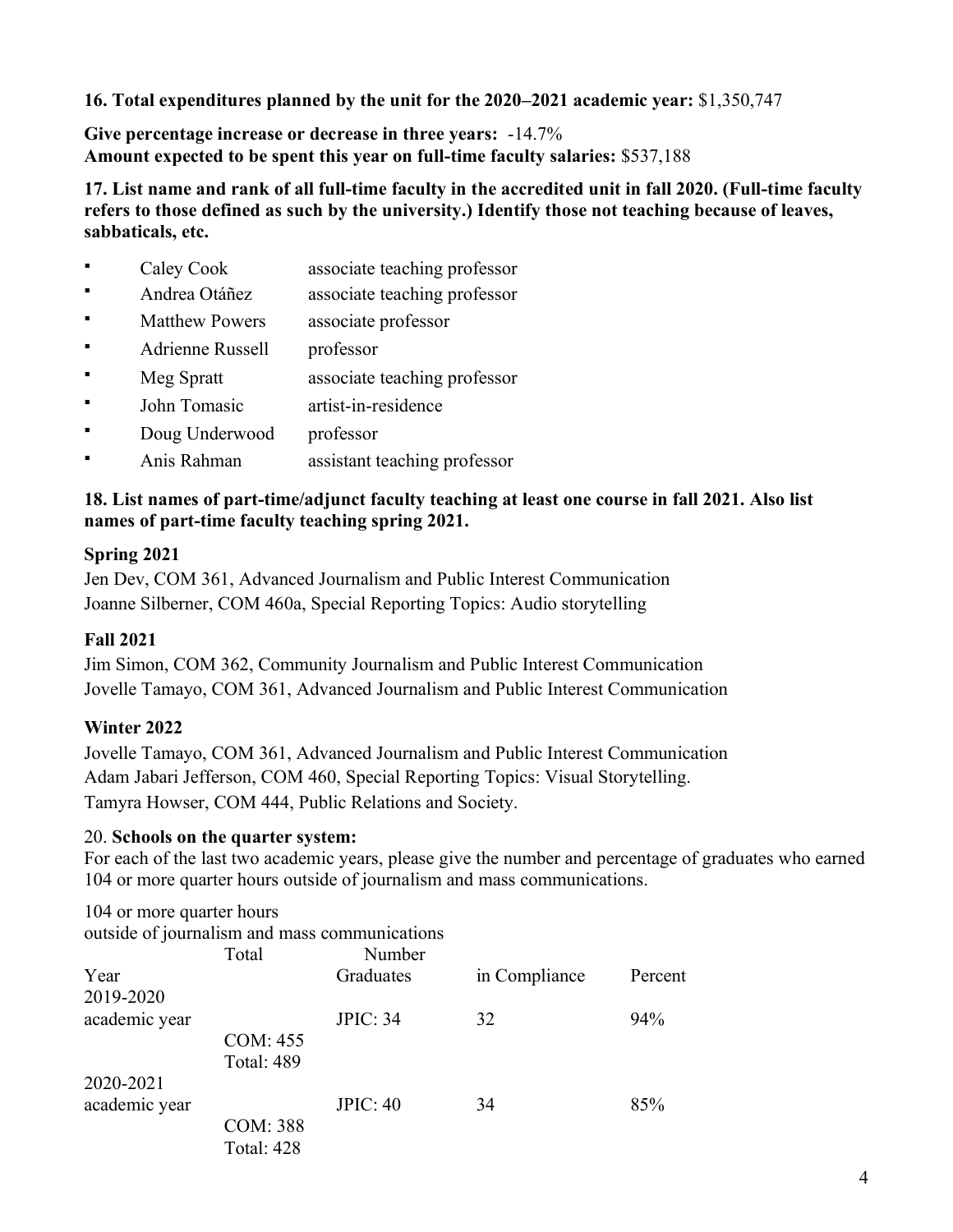#### **PART II — Standard 1: Mission, Governance and Administration**

**Unit performance with regard to indicators:**

### **a). The unit has a written mission statement and a written strategic or long-range plan that provides vision and direction for its future, identifies needs and resources for its mission and goals and is supported by university administration outside the unit. The unit annually updates its data on the ACEJMC searchable database website [\(https://lookup.acejmc.org\)](https://lookup.acejmc.org/).**

Students in the accredited unit, Journalism and Public Interest Communication (JPIC) comprise approximately 13 percent of the broader Department of Communication, which is part of the Social Sciences Division of the College of Arts and Sciences. Journalism has been taught at Washington since 1907 and has developed a solid footing within the university. From the beginning, journalism was offered in a liberal arts environment that endures today. The unit's mission statement emphasizes those roots and the importance of high ethical behavior and social responsibility in the pursuit of quality journalism. In its most recent five-year strategic plan, the department added Public Interest Communication to its portfolio. It surmised that the same skills and competencies it was pursuing in journalism are valuable in the public interest communications sphere where several students begin jobs and several prominent alumni have migrated. Unfortunately, funding to hire dedicated public interest communication faculty has not yet been forthcoming. The unit is current in its strategic planning and has current data uploaded to the ACEJMC website.

## **b). The unit has policies and procedures for substantive faculty governance that ensure faculty oversight of educational policy and curriculum.**

The university has a strong record of faculty governance and that applies to JPIC and the Department of Communication. JPIC has a member on the department's executive committee, a person who directs the undergraduate program and two who co-direct one of the department's centers. The divisional dean described the department as one of the most democratic on campus. He also said no other department gives teaching faculty a greater voice than communication. The team could find no instances where the department had run roughshod over the JPIC faculty over any curricular issue. In a budgetary environment, however, three temporary JPIC artists-in-residence positions were eliminated to contribute to a political communication hire for the department.

## **c). The unit's administration provides effective leadership within the unit and effectively represents it in dealings with university administration outside the unit and constituencies external to the university**.

With the unit having its own leadership through a program coordinator and personnel and budget leadership through a department chair, a close working relationship between those two leaders is vitally important. Fortunately, the current coordinator and chair have much in common and work seamlessly together. The previous two-term chair was a member of the JPIC faculty. The newer arrangement has demonstrated that the bifurcated leadership can be a functional one that provides JPIC with considerable autonomy and status within the department. The divisional dean labeled communication as the most collegial department in his area. Both teaching faculty and tenure-track faculty share a unified vision for the department and both feel they have a strong voice in governance. The chair has consistently served as a facilitator to achieve JPIC goals within the department, especially in terms of fundraising. She is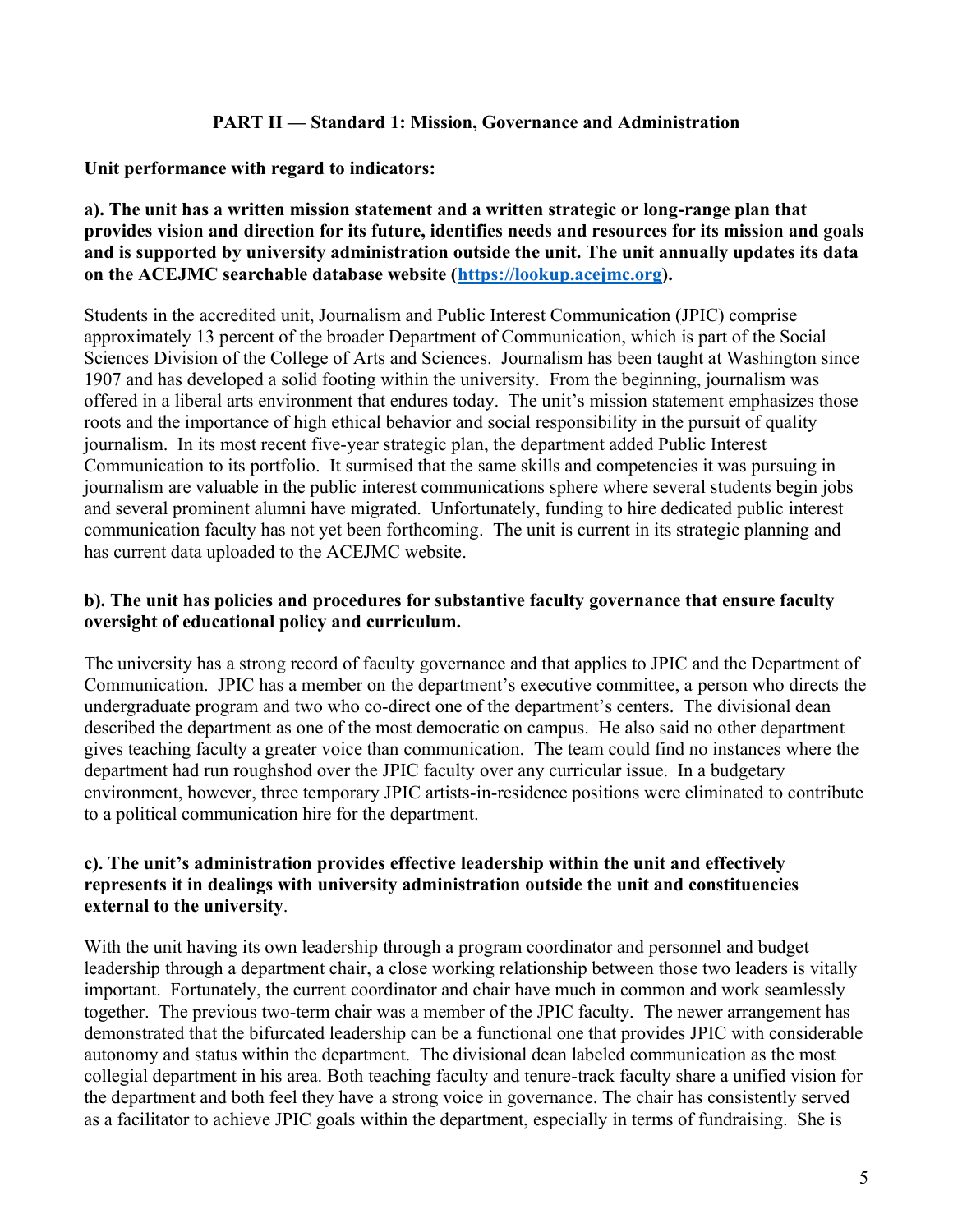seen as approachable, a good listener, a strong advocate and actively interested in bettering the JPIC program. She receives high marks from her superior.

The integration between JPIC and the department runs deep enough that any fault lines between the two groups of faculty are invisible. The expansion into public interest communication is opening new lines of integration between communication and JPIC faculty. The professional master's program in communication leadership, which addresses strategic and crisis communication, is the most closely related degree to the public interest communication program.

The JPIC coordinator works hard to handle all of the curricular and scheduling needs of the area and is an excellent liaison to the department and beyond. The JPIC coordinator, also a co-chair of an academic center with a strong publication record, enjoys high status within the broader communication faculty as well as his own faculty. With the expansion of public interest communication expected to bring more responsibility and higher student numbers, some JPIC faculty argue that the coordinator position should be full-time or near full-time.

### **d). The institution and/or the unit defines and uses a process for selecting and evaluating its administrators.**

The university defines how chairs are selected. Before the Arts and Sciences dean selects a chair, the dean appoints a three-person committee, two of whom are external. The external members canvas the faculty and staff. After consultation, the committee reports back to the dean, who can forward one or two candidates to the department. Based on those recommendations, the dean appoints the chair for a five-year term. The previous chair, who was a member of the JPIC faculty, served two terms. In the search for the current chair, several faculty volunteered, leading the divisional dean to cite communication as having the "deepest bench" of any of his departments.

The chair appoints the JPIC coordinator for a three-year term in consultation with the JPIC faculty. There is an assumption that most JPIC faculty would be called on to serve as coordinator during their tenure.

#### **e). Faculty, staff and students have avenues to express concerns and have them addressed.**

The department has a well-defined set of processes for settling complaints at the lowest level and for escalating complaints that cannot be solved. The department reports no complaints during the past cycle that rose above grade complaints.

## **SUMMARY:**

The JPIC unit has a long and proud history at the University of Washington and has fit well into the Department of Communication. All JPIC faculty share the liberal arts philosophy of the department and have integrated into its broader work. JPIC faculty, teaching and tenure-track, believe they have a strong voice in the department and are able to maintain their own autonomy regarding curriculum and the direction of the unit. JPIC benefits currently from a strong, positive working relationship between the department chair and the JPIC coordinator.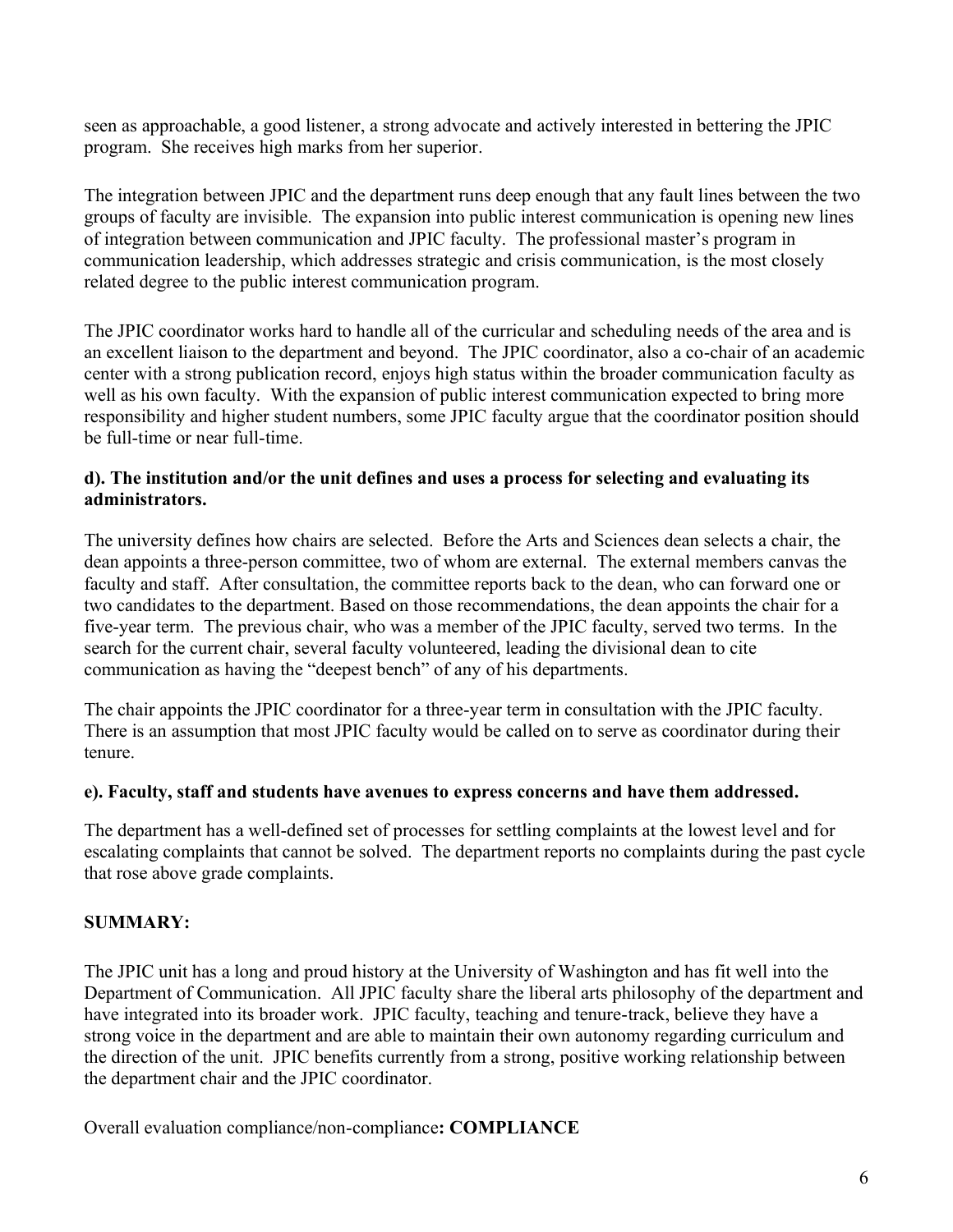## **PART II — Standard 2: Curriculum and Instruction**

#### **Unit performance with regard to indicators:**

Discussions of indicators b, c and e must describe and evaluate the individual academic sequences in the unit.

**a). The unit requires that students take a minimum of 72 semester credit hours (or 104 quarter credit hours) required for a baccalaureate degree outside of journalism and mass communications and meet the liberal arts and sciences-general education requirements of the institution. ACEJMC expects at least 95 percent of the graduating classes in the two academic years preceding an accreditation visit to meet this requirement.**

With some exceptions, the Journalism and Public Interest Communication program has met the minimum 104-quarter-credit-hour rule for courses outside the major since the last site visit. The selfstudy notes that a small number of students in the past two years took too many hours of journalism courses and did not meet the minimum external hours. The self-study attributed the excess to a loss of institutional memory due to retirements and departures among faculty and advising staff. Faculty and advisers are now assuring that students meet the minimum. The College of Arts and Sciences requires students take a minimum of 90 credits outside their major.

Students within the unit need 55 quarter credit hours for the Journalism and Public Interest Communication baccalaureate. The total includes two introductory courses (10 credits) required of both JPIC and Communication Studies students; a research methods course (5 credits); seven core courses (totaling 30) that include beginning and advanced skills classes, a diversity course, media law, an ethics course, and a closing portfolio course; and two advanced electives (10 credits).

Outside of the accredited unit, College of Arts and Sciences undergraduates must take between 5 and 20 credits in languages, including English composition and foreign language competency; reason and writing in context (15 credits); and 75 credits of general education with at least 20 of those in visual, literary and performing arts, individuals and societies, and the natural world.

## **b). The unit provides a balance between theoretical and conceptual courses, professional skills courses, and courses that integrate theory and skills to achieve the range of student competencies listed by the Council.**

The 12 professional values and competencies are ingrained in the curriculum, based on examples provided in the self-study, a sample of syllabi, and interviews with faculty and students. The curriculum strikes a balance between theoretical/conceptual courses and professional skills.

Examples of conceptual/theoretical courses are the required Introduction to Communication, Media Responsibility in a Diverse Society, Mass Media Law, and Media Ethics and electives such as Comparative Media Systems, Journalism and Literature, and Communication and Social Change.

Skills courses include core courses such as Advanced Journalism and Public Interest Communication and News Lab: Community Journalism and Public Interest Communication, and electives like Narrative Journalism, State Government Communication, Data Reporting, and Crisis Communication.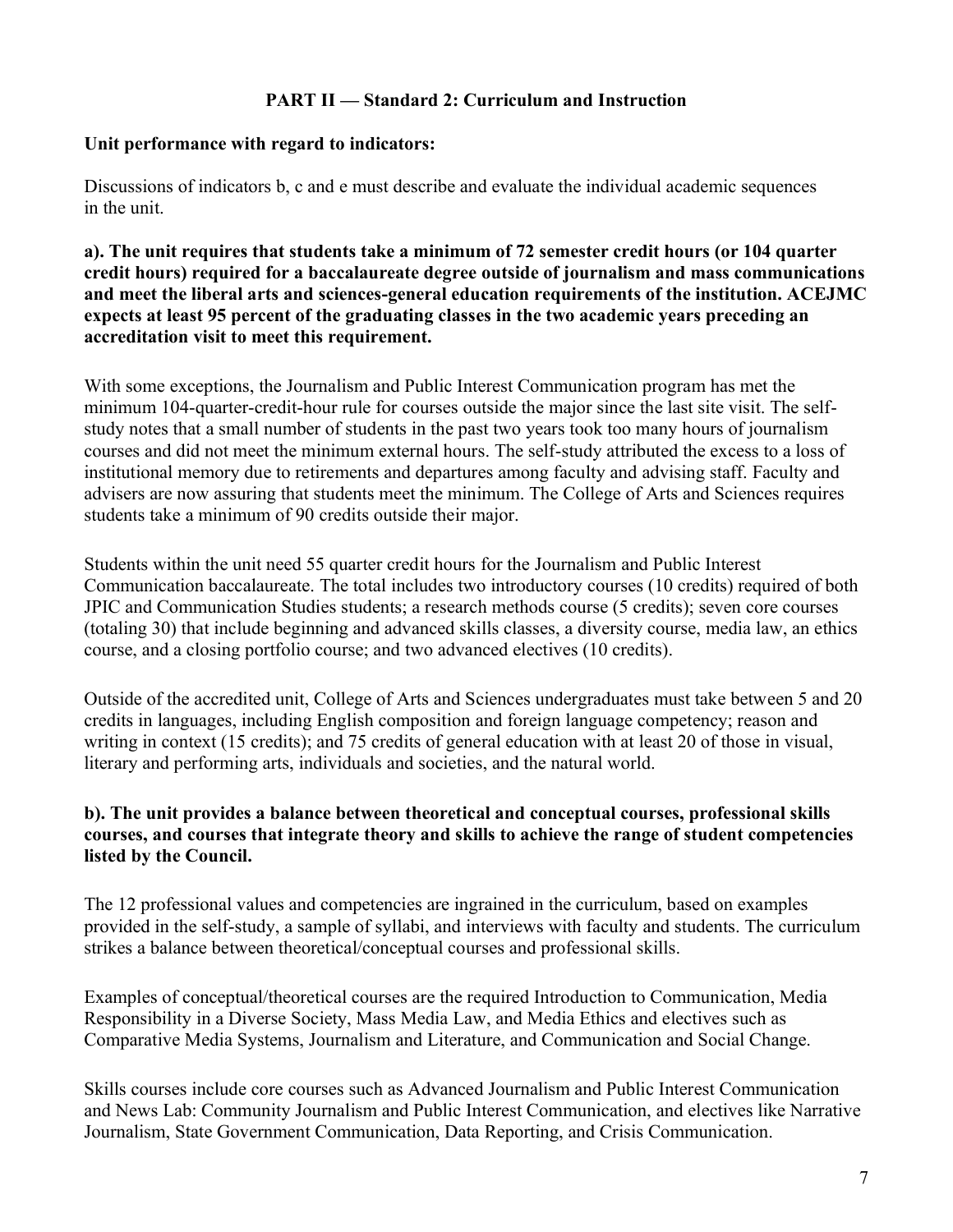As part of the curriculum revision that occurred in 2020 with the program's name change to Journalism and Public Interest Communication, the unit has expanded its advanced elective offerings, allowing students to choose "journalism" or "public interest communication" courses depending on their career goals. The list of electives seems comprehensive and attuned to the changing demands of the profession. Faculty say the curriculum will continue to evolve as public interest communication becomes more fully integrated into the unit's identity.

The new unit identity reflects a deeply thought-out belief that core journalistic theory and skills are not only transferable but necessary to storytelling and reporting by communicators who work in such fields as nonprofit advocacy and government information offices. The unit administrator and faculty are unanimously adamant that the name change is not a back door to a public relations program. The unit administrator emphasized that "we don't have an interest in or the capacity to run a PR program. We think we have something future-oriented."

Planned hires will help make that happen. The department chair is fully supportive of the additional emphasis beyond traditional journalism, saying that the program aims to shape career trajectories beyond the newsroom.

#### **c). Instruction, whether on-site or online, is demanding and current, and is responsive to professional expectations of digital, technological and multimedia competencies. Achievements in teaching and learning are recognized and valued.**

The unit's name change was an intentional response to student and alumni requests and suggestions and the faculty's awareness of the relatively new field of public interest communication. The program was overdue for a re-fit, said one of the newest faculty members, who was hired because of his experience at the crossroads of traditional media and the digital revolution. This professor praised the faculty who were key to creating the JPIC identity as "forward-thinking."

The curriculum has not undergone a great deal of change to incorporate public interest communication into the coursework so far, but it is still evolving. The assessment at the end of this academic year should provide more direction for tweaking and change, according to the undergraduate coordinator.

The program strives to provide students with immersive experiences in journalism and public interest communication settings, while ensuring that the focus remains on informing the public as a foundational trait of civil society and democracy. Some examples of how that works in practice: The ethics course draws case studies from "journalism-adjacent" organizations like Human Rights Watch, Amnesty International and others. For the skills courses, in which students are pushed to publish early, the program is diversifying its partners beyond traditional news outlets to include cause- and communitybased groups such as the Nature Conservancy and the Northwest Wildlife Federation. Relationships with similar organizations are being developed. The program's three internship programs – Premier, State Government and International – are also expanding to include the information divisions of state government and nonprofits. Students in the Media Responsibility in a Diverse Society course have worked for an organization that serves the disabled and elderly.

Students say one area of the curriculum remains less than ideal: the availability of instruction in audio and video journalism. While certain courses offer visual storytelling, they are more focused on photography. Students have complained about the lack of availability of audio and video training, and some have suggested they be required or offered as separate courses rather than as a small part of other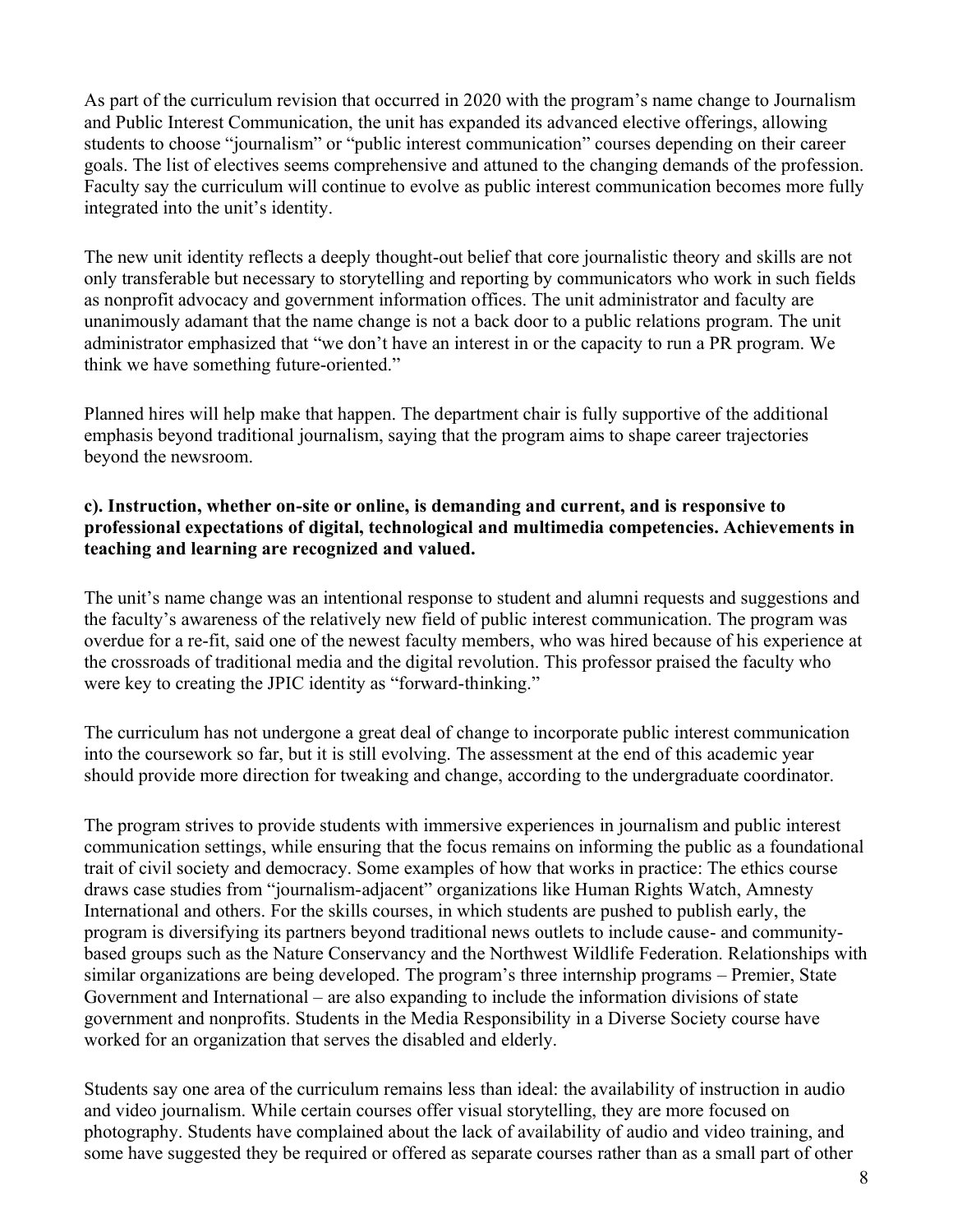courses. The faculty defends the lack of specific audio or video training by noting that the program is focused on multiplatform storytelling. Still, the syllabi and students indicate the program is heavy on written storytelling and lighter on "more modern" forms like podcasting.

## **d). Student-faculty classroom ratios facilitate effective teaching and learning in all courses; the ratio in skills and laboratory sections, whether on-site or online, should not exceed 20-1. (Campaigns classes are exempt from the 20-1 ratio.)**

All core classes and most electives meet the 20-1 ratio.

## **e). The unit advocates and encourages opportunities for internship and other professional experiences outside the classroom and supervises and evaluates them when it awards academic credit.**

The Journalism and Public Interest Communication program is proud of its internship offerings, which are touted as an extracurricular draw. Two internships are in the course catalog as electives, students must apply to be considered. Students expressed a desire for more internship possibilities; some of them said they didn't feel the availability of positions was transparent enough despite the information the unit publishes online.

The Premier Internship places students in Seattle-area newsrooms and the communication teams of nonprofits and government agencies. Between 2014 and 2021, this program placed 80 interns at such outlets as the Seattle NPR affiliate, the digital sites of television stations and smaller outlets in the area.

Two other internship programs, the Olympia Legislative Reporting Program and the International Reporting Journalism Internship, provide experiences in legislative reporting and reporting for Englishlanguage outlets in a variety of countries.

The pandemic scaled back the Premier and Olympia programs in 2020 and 2021; the few internships that became available were done online. The international program was canceled in 2020 and 2021 because of the pandemic but is expected to be restarted in 2022-23.

All three internship programs provide stipends for participants. Additionally, the internship coordinator reported, all internships in 2021-22 were paid positions with the outlets where they were placed.

## **SUMMARY:**

The unit's rigorous curriculum and instruction gives students a firm grounding in the theoretical and conceptual foundations of the journalism profession. It immerses students early and often in real-world experiences. It instills the Council's professional values and competencies throughout the instructional program. The expansion of the unit into public interest communication has been intentional and is still evolving.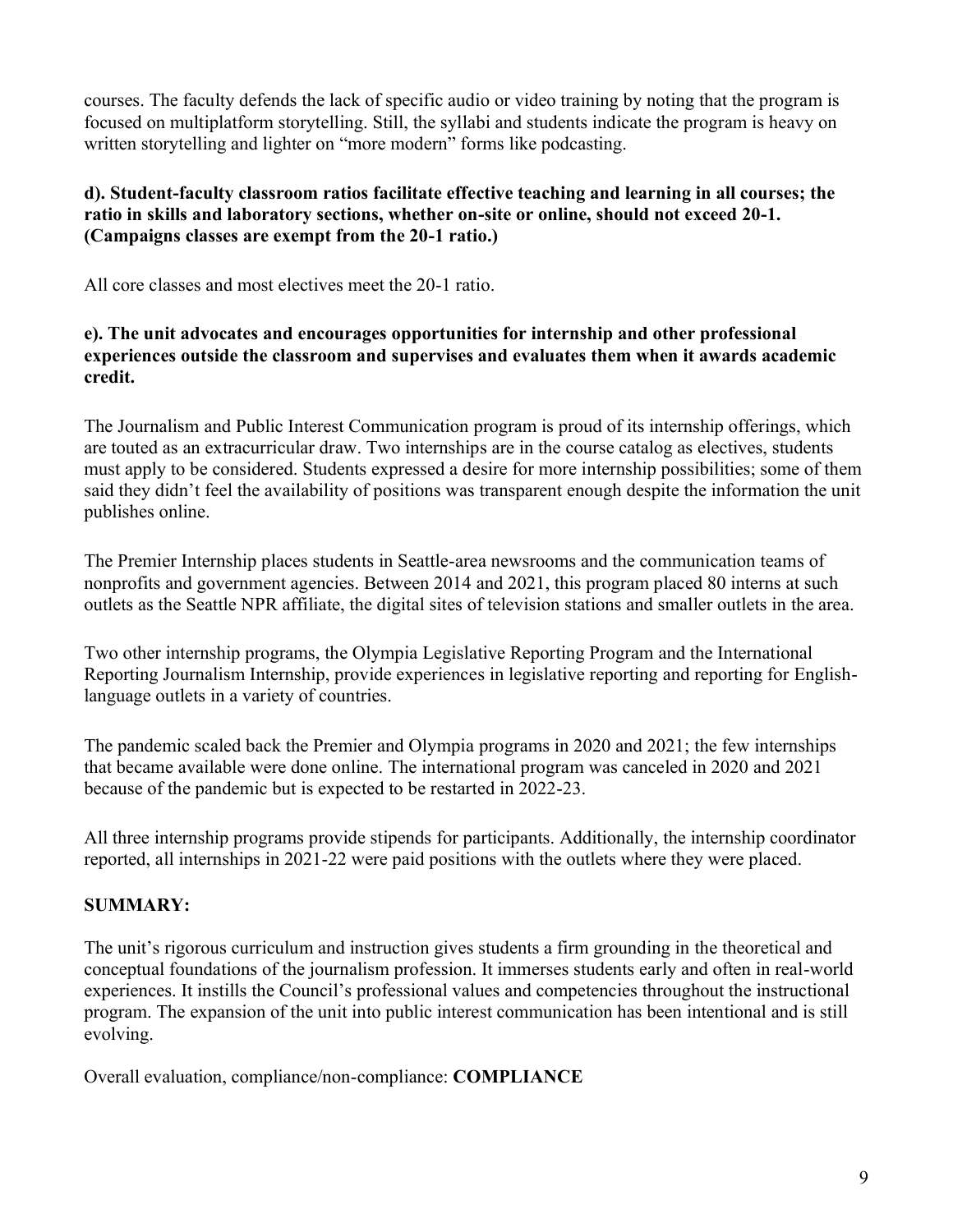#### **PART II — Standard 3: Diversity and Inclusiveness**

## **a). The unit has a written diversity plan for achieving an inclusive curriculum, a diverse faculty and student population, and a supportive climate for working and learning and for assessing progress toward achievement of the plan. The diversity plan should focus on domestic minority groups and, where applicable, international groups. The written plan must include the unit's definition of diversity and identify the under-represented groups.**

The journalism program first adopted its detailed diversity plan in 2006 and has regularly updated it every few years, including updates in 2018 and 2020, since the last accreditation review. The plan includes goals and detailed steps for achieving those goals in curriculum, faculty hiring, student recruitment and retention, and creating a general climate in which DE&I are part of the culture.

The unit's definition of diversity is taken from the university's overall definition of underrepresented groups, which is broad and inclusive of many differences as well as the intersectionality among them.

The unit reports mostly positive progress in all areas of the plan, including curriculum, faculty, students and general climate. The few specific goals in which progress was slower than anticipated, such as in the area of global diversity and faculty hiring, were mostly hampered by pandemic limitations and/or budget cuts which resulted from it. For example, to achieve budget cuts the program did not renew contracts of three artists-in-residence. They had created an online publication, The Seattle Globalist, which provided students and others in the community an outlet to publish stories impacting the many multicultural communities in Seattle. The unit has replaced the Seattle Globalist with professional partnerships that include media outlets targeted to diverse audiences in the Seattle area.

### **b). The unit's curriculum fosters understanding of issues and perspectives that are inclusive in terms of domestic concerns about gender, race, ethnicity and sexual orientation. The unit's curriculum includes instruction in issues and perspectives relating to mass communications across diverse cultures in a global society.**

Diversity, equity and inclusion perspectives are embedded in the content of the six core courses in the JPIC program. A review of syllabi shows readings, assignments and speakers related to the broadest range of diversity perspectives and cultures. For example, a visual skills elective class a team member visited was focused on producing representative images in stories. DEI is the entire focus of one core course, COM364 Media Responsibility in a Diverse Society, which students highly praised as impactful. The syllabi for many courses which involve writing assignments list guidelines from the various diverse professional organizations such as NABJ, NAHJ, NAJA, and NLGJA, as well as the Seattle Times' Guide to Inclusive Journalism in required readings. In addition to the core courses, JPIC students have a variety of electives from both the unit and the Communication Studies program which provide deep dives into specific race, ethnicity, gender and cultural issues and perspectives. In our conversation with students it was unanimous that DEI is emphasized throughout the curriculum.

The unit brings in a variety of visiting professionals and class speakers representing multiple diverse groups and perspectives for students to hear from and interact with.

The Department of Communication anticipates restarting its study abroad program in Spain in Spring 2022., after a hiatus because of the pandemic. The self-study notes that study abroad programs in Spain and Italy are popular with JPIC students.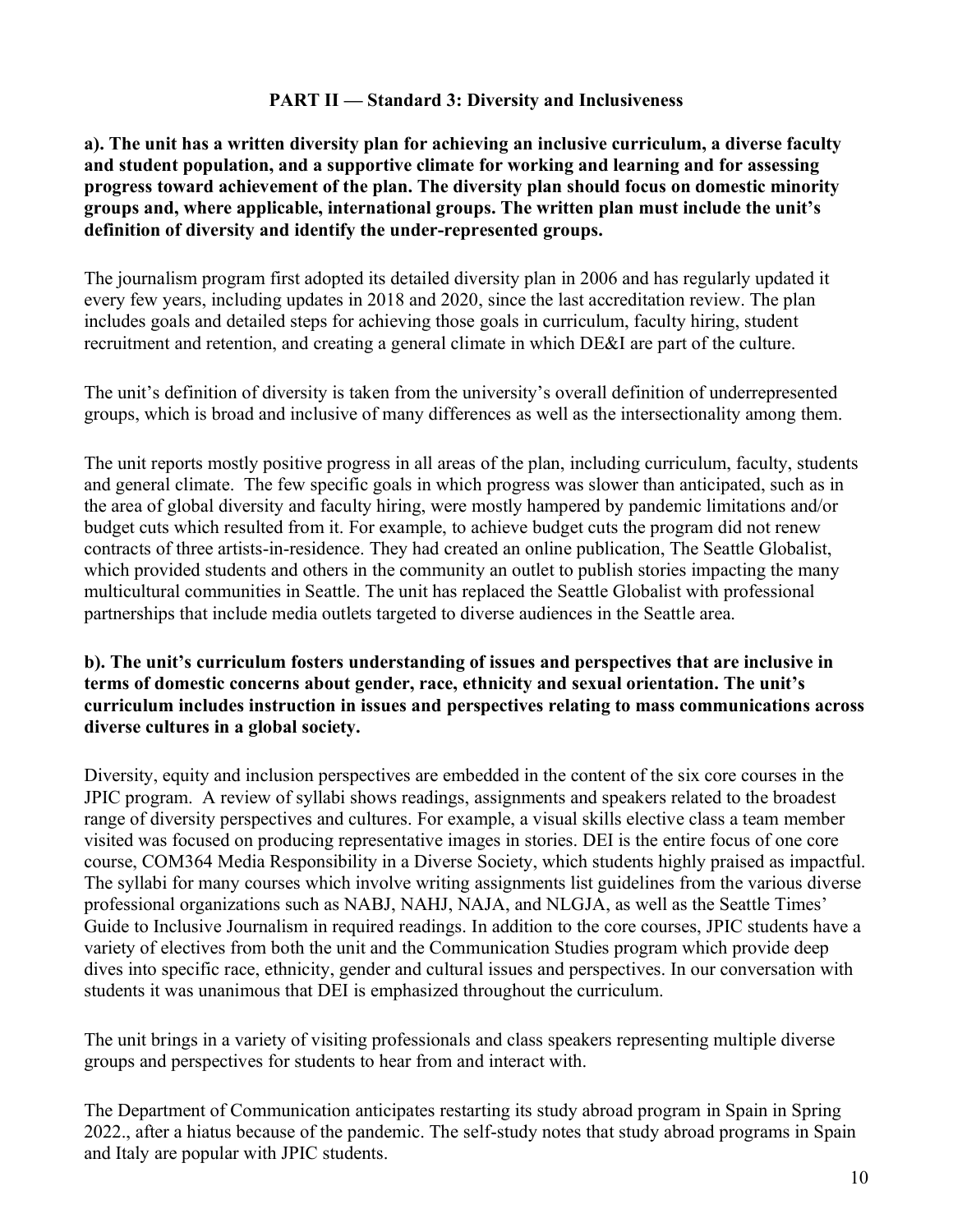In our discussion with program stakeholders, an editor at The Seattle Medium, a digital newspaper targeting Black audiences, said UW students who intern with and/or pitch stories to him, show a "sensitivity and compassion when dealing with DEI issues" in addition to strong story packaging skills.

## **c). The unit demonstrates effective efforts to recruit women and domestic minority faculty and professional staff and, where feasible, recruits international faculty and professional staff.**

The JPIC program makes a strong effort to recruit women and minority faculty members. While the 8 member JPIC faculty includes four women, one of those Hispanic and an international male, some faculty noted diversity among their members was a concern, especially given the diverse student body. To tackle that concern while they wait to fill new positions, the focus has been on diversifying part-time faculty. Since 2015, the unit has hired 15 part-time faculty and of that number 73 percent are women and 66 percent, people of color.

The unit recruits using professional contacts in the minority/multicultural divisions of academic and professional organizations such as AEJMC and NABJ. The department also has adopted the university's best-practices recommendations for diversity hiring, including being an early adopter of a requirement that all job candidates provide a diversity and inclusion statement as part of their job application.

## **d). The unit demonstrates effective efforts to help recruit and retain a student population reflecting the diversity of the population eligible to enroll in institutions of higher education in the region or population it serves, with special attention to recruiting under-represented groups.**

The JPIC program is effective at recruiting students from under-represented groups and international students with 46% of the student population minority and 13% international. That compares with a little more than a third of the state's population identifying as minority. The unit's numbers also compare favorably with the university's minority and international student population. The JPIC program's 4 year retention rate for minority students is 77.7%, slightly higher than the university's 75%.

Recruitment and retention strategies have included identifying under-represented students in the entry level COM course and advising them to explore JPIC career opportunities, reaching out to community colleges to increase transfers, and connecting minority students with the minority professional journalism organizations. The advising process, both in the department and at the university level through the Office of Minority and Diversity Affairs, is a key part of JPIC's retention strategy. The selfstudy also indicates that creating a DEI culture in classes and across the program helps all students feel welcome.

**e) The unit has a climate that is free of harassment and all forms of discrimination, in keeping with the acceptable cultural practices of the population it serves, accommodates the needs of those with disabilities, and values the contributions of all forms of diversity. Accreditation site visit teams will apply this standard in compliance with applicable federal and state laws and regulations, as well as the laws of the countries in which non-U.S. institutions are located.**

The stated goal in the JPIC Diversity Plan on unit climate is "*To create and take part in a community in which diversity, difference, equity and inclusion are an expectation, not an exception."* The unit and department have several strategies to reach that goal. The department has an active Diversity, Equity and Inclusion Committee, co-chaired by a JPIC faculty member, which sponsors faculty workshops on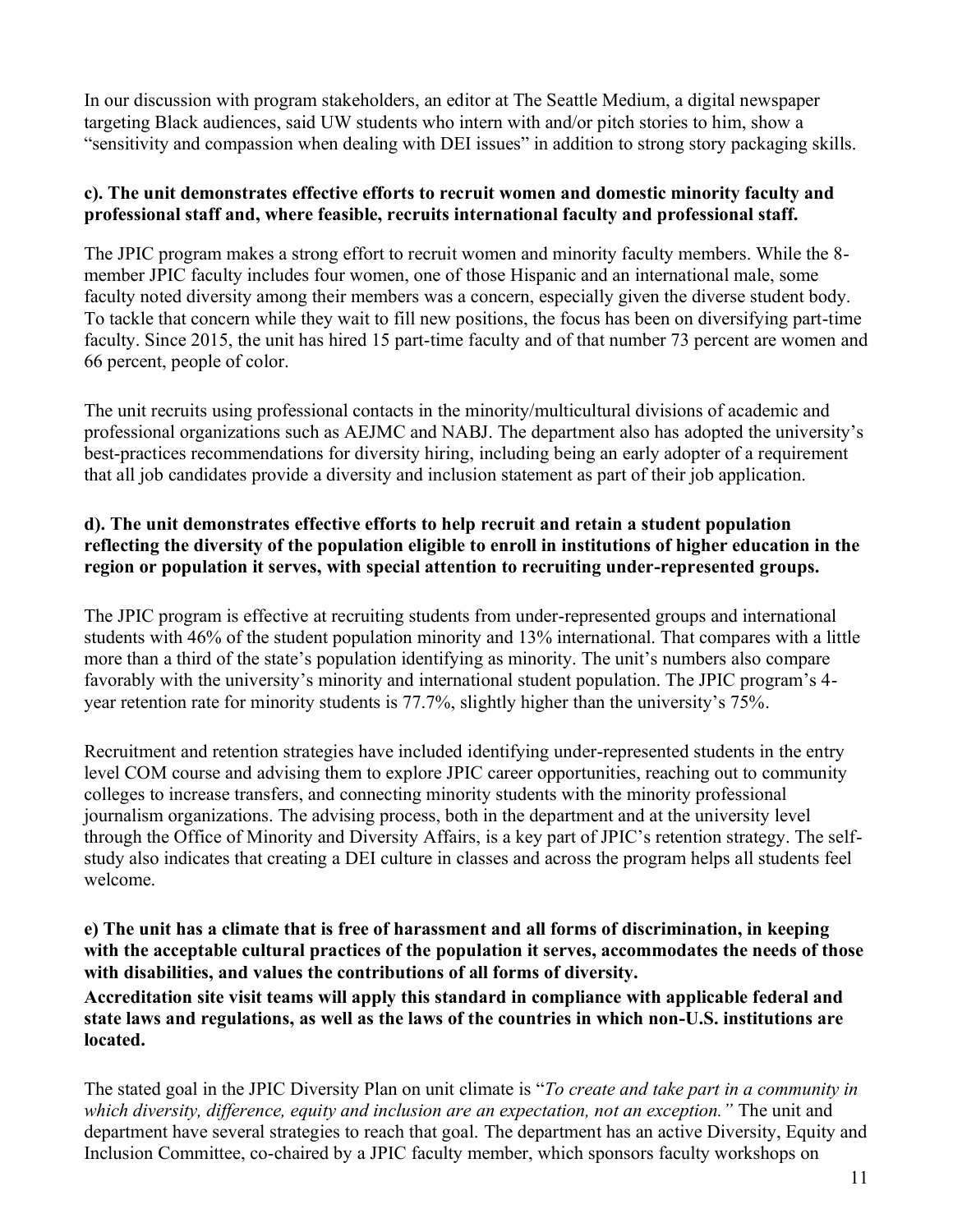topics ranging from combatting micro aggressions to being an ally for undocumented students. The committee also led a department-wide collaboration to create a "Diversity Blueprint," that details both the department's DEI efforts thus far as well as chart aspirations, resources, and initiatives going forward. UW's Human Resources Department reported no complaints in the six years since the last accreditation report.

The department established the Center for Communication, Difference, and Equity in 2015. The center provides research grants and holds academic and community events focused on difference and equity. Recent events have included two-day conferences around the 2020 Census, and race and media. A JPIC faculty member is an associate director of the center.

In conversations with JPIC faculty members, there was a uniform commitment to DEI across the program. One faculty member put it this way, "It's what we do."

## **SUMMARY:**

The JPIC program, and the Department of Communication it is part of, have infused diversity and inclusion in every aspect of their work. From curriculum to recruitment and retention of faculty and students, to scholarly research, the program sends a message that DEI is a priority.

Overall evaluation, compliance/non-compliance: **COMPLIANCE**

| <b>GROUP</b>                           | % OF TOTAL<br><b>FEMALE FACULTY</b> | % OF TOTAL<br><b>MALE FACULTY</b> |  |
|----------------------------------------|-------------------------------------|-----------------------------------|--|
| Black/African-American                 | 5 or less                           | 5 or less                         |  |
| White                                  | #11=41\%                            | $#6 = 22\%$                       |  |
| American Indian/Alaskan native         | $0\%$                               | $0\%$                             |  |
| Asian                                  | 5 or less                           | 5 or less                         |  |
| Hispanic/Latino (any race)             | 5 or less                           | 5 or less                         |  |
| Native Hawaiian/other Pacific Islander | $0\%$                               | $0\%$                             |  |
| Two or more races                      | 5 or less                           | 5 or less                         |  |
| Other race                             | $0\%$                               | 0%                                |  |
| International (any race)               | N/A                                 | N/A                               |  |
|                                        |                                     |                                   |  |

#### **Academic year: 2020 – 2021 Full-time faculty\***

\*Note included in self-study with this table: "*Since our last accreditation, a change in Washington state law has altered how the University reports faculty demographics. The law, RCW 42.56.250, went into effect in June 2020, and states that voluntarily submitted demographic information must be decoupled from individual faculty members. To comply with this change, the University's Office of Academic Personnel lists any ethnic or racial group with fewer than six people as "5 or less." In doing the selfstudy, we consulted with both our unit's divisional dean and the Provost's office to verify that our reporting of the data is consistent with these legal changes."*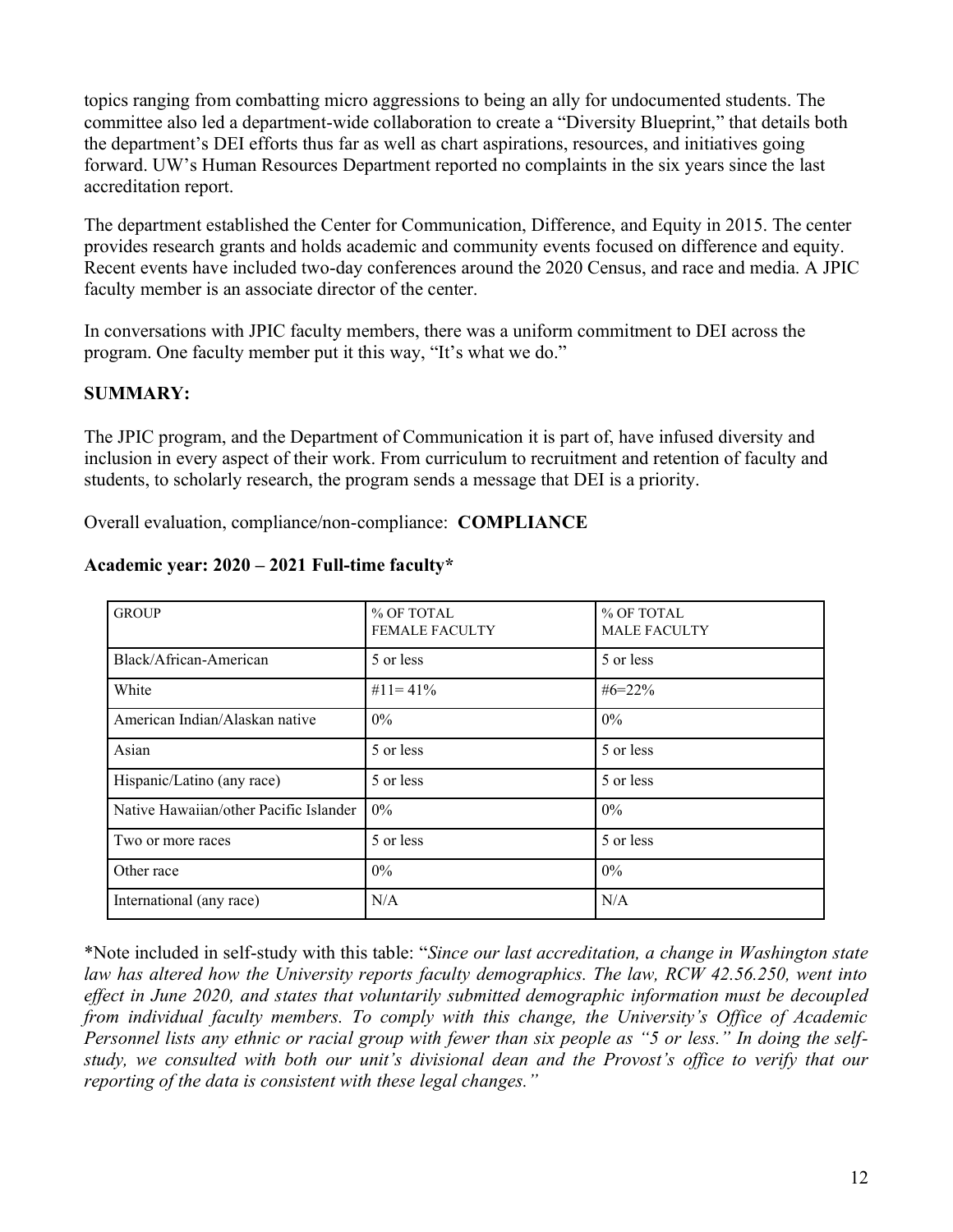## **PART II — Standard 4: Full-Time and Part-Time Faculty**

#### **Unit performance with regard to indicators:**

## **a). The unit has written criteria for selecting and evaluating the performance of all full-time and part-time faculty and instructional staff**.

The University of Washington has a well-designed, rigorous system for selecting faculty. The hiring of part-time faculty is less formal and based on current needs of the area. Recent changes have given the teaching faculty higher status. They have been moved from a broad category of lecturer into three ranks (assistant, associate, full) that mimic the tenure track ranks. JPIC faculty are generally in the majority for JPIC searches, but communication faculty serve on each committee as well. All permanent searches are national. Teaching faculty are typically hired on three or five-year contracts, depending on ranks. Artists-in-Residence, who serve as non-voting members of the faculty can be hired on multi-year or oneyear contracts..

Faculty submit a yearly activity report and are evaluated annually. The chair interviews assistant professors annually, associate professors every two years and full professors every three years. At her discretion, the chair usually does additional in-person interviews. Each full-time faculty member receives a written evaluation. The coordinator monitors the performance of part-tine faculty and consults them as needed concerning their performance.

## **b). Full-time faculty have primary responsibility for teaching, research/creative activity and service.**

Throughout the previous accreditation cycle, full-time faculty have had primary responsibility for teaching. This percentage dipped to 50 percent during the 2018-19 academic year when several faculty vacancies occurred, but rose to 55 percent in 2019-20 and is expected to rise further with the hiring of a new temporary faculty member jointly with the communication leadership program in 2022.

## **c). Credentials of the unit's faculty represent a balance of professional and scholarly experience and expertise kept current through faculty development opportunities, relationships with professional and scholarly associations, and appropriate supplementation of part-time and visiting faculty.**

There is a healthy balance between professional and scholarly experience on the faculty. Several of the teaching faculty have strong publication records and several tenure-track faculty have professional experience. Travel, research and professional development funds are available equally to both groups of faculty. There is an abiding undercurrent of staying current with both teaching and scholarly pursuits.

## **d). The unit regularly evaluates instruction, whether onsite or online, using multiple measures that include student input.**

A major part of the department's evaluation involves teaching, Students' teaching evaluations are taken seriously and there is a requirement for peer evaluation before eligibility for merit pay.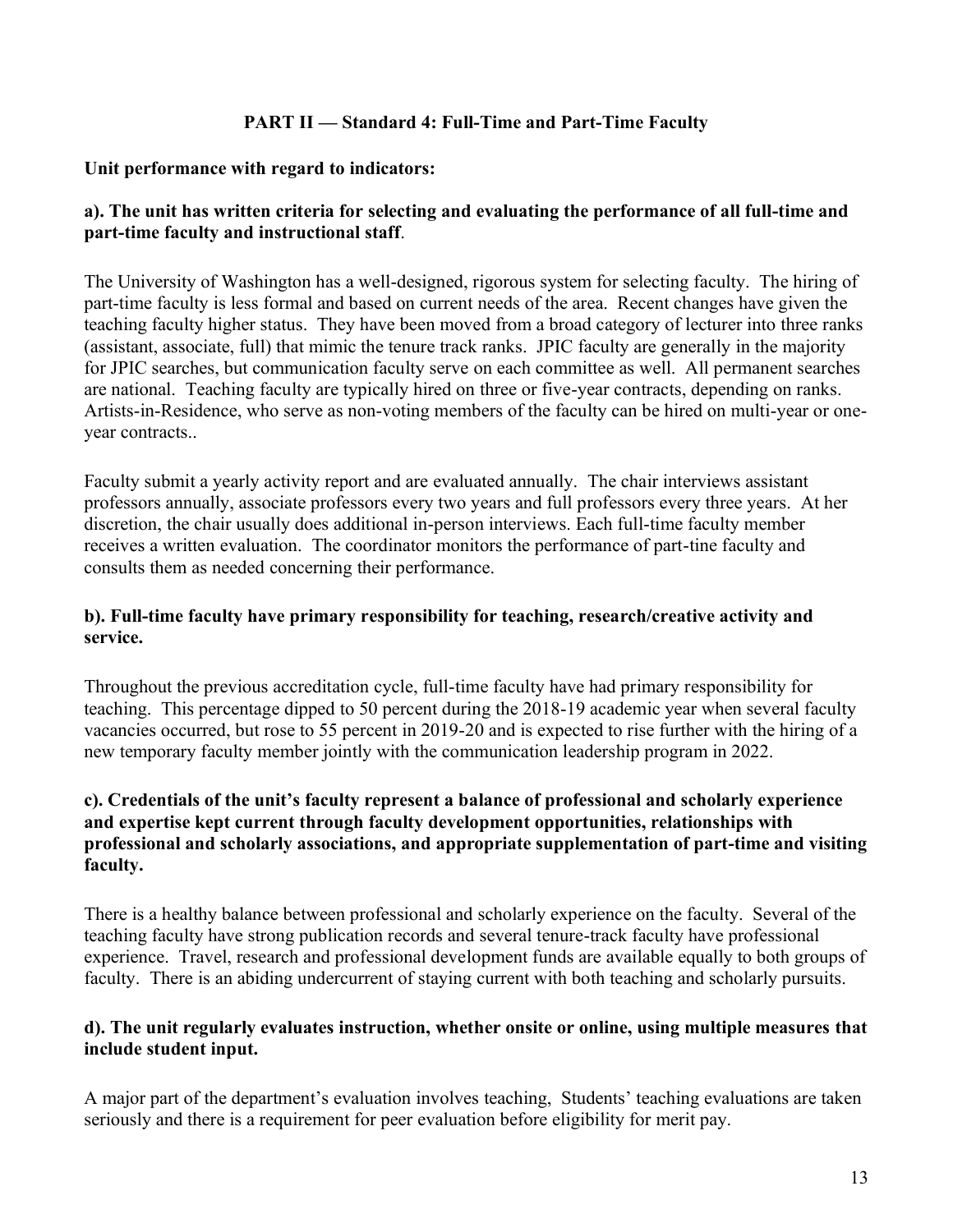## **e). The faculty has respect on campus for its university citizenship and the quality of education that the unit provides.**

For a small faculty, JPIC makes a noticeable impression. Its faculty are active in campus leadership and are seen as good, productive partners. There is respect for the educational rigor of both communication and JPIC.

## **SUMMARY:**

JPIC has been fortunate to attract well-qualified, high-productivity faculty members. Furthermore, they have fused into a highly collegial group that allows them to achieve high productivity. Retirements, resignations and eliminated positions have challenged their numbers, but they have survived those dislocations and appear ready to expand their student numbers and faculty. There is an impressive synergy between the teaching and tenure-track faculty and between the JPIC faculty and the broader communication faculty.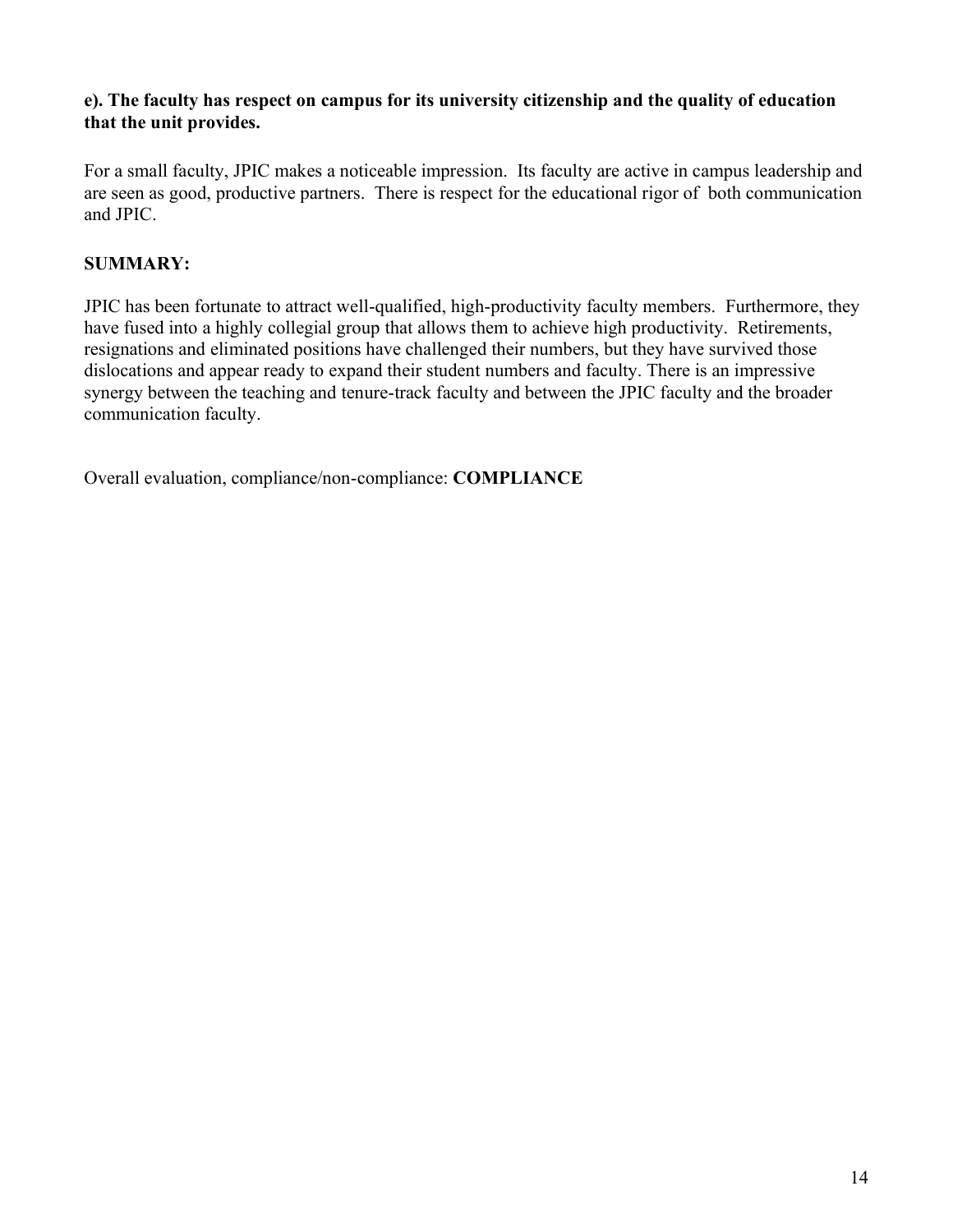## **PART II — Standard 5: Scholarship: Research, Creative and Professional Activity**

### **Unit performance with regard to indicators:**

## **a). The unit requires, supports and rewards faculty research, creative activity and/or professional activity.**

As an R-1 institution, UW has a core expectation of the production and distribution of quality scholarly, professional and/or creative work from its full-time faculty. For most tenured and tenure-track JPIC faculty, research and/or creative/professional activity is 50% of their workload. Teaching professors and administrators also are encouraged to engage in scholarly, creative and/or professional projects, although it is only 10% of their workload. Since the last accreditation report JPIC faculty members have published or edited eight books, published 23 journal articles, presented 29 conference papers, published 19 professional articles, many in national publications, and received six awards for research or professional work.

The department supports faculty research and professional/creative activity in multiple ways. Policies on teaching loads and flexibility in scheduling classes provide blocks of time for research and professional/creative projects. The department has a large endowment to provide research grants to faculty and two endowed chairs with research and professional activity funds. It provides travel funding to present research at academic conferences and participate in conferences of professional journalism organizations. Faculty members also have the use of graduate student research assistants. The department supports two centers, the Center for Journalism, Media, and Democracy and the Center for Communication, Difference, and Equity, which provide research grants and sponsor colloquia to present research.

Productivity in scholarly and/or creative/professional activity is rewarded in merit raises and is the key factor in promotion and tenure evaluations.

## **b). The unit specifies expectations for research, creative activity and/or professional activity in criteria for hiring, promotion and tenure.**

Expectations for scholarly research and creative/professional activity are broadly outlined in the Faculty Code for the university. The code describes a variety of possible contributions in all three areas. The College of Arts and Sciences, which is the department's home, also has a set of guidelines outlining expectations for promotion and tenure that is more specific on what constitutes research contributions expected of assistant professors applying for tenure and promotion. The Communication Department also has developed its own set of P&T guidelines which the faculty approved a year ago and is now waiting for university approval. It is even more specific, acknowledging different research approaches.

The self-study notes, "the general expectation is that a successful candidate for tenure and promotion to associate professor will have developed a national reputation for her or his scholarship. Though what's considered sufficient quality and productivity varies by the individual, most successful candidates have published at least six to eight articles in refereed journals or proceedings, or have had a book accepted for publication and have some scholarship published in refereed journals or proceedings."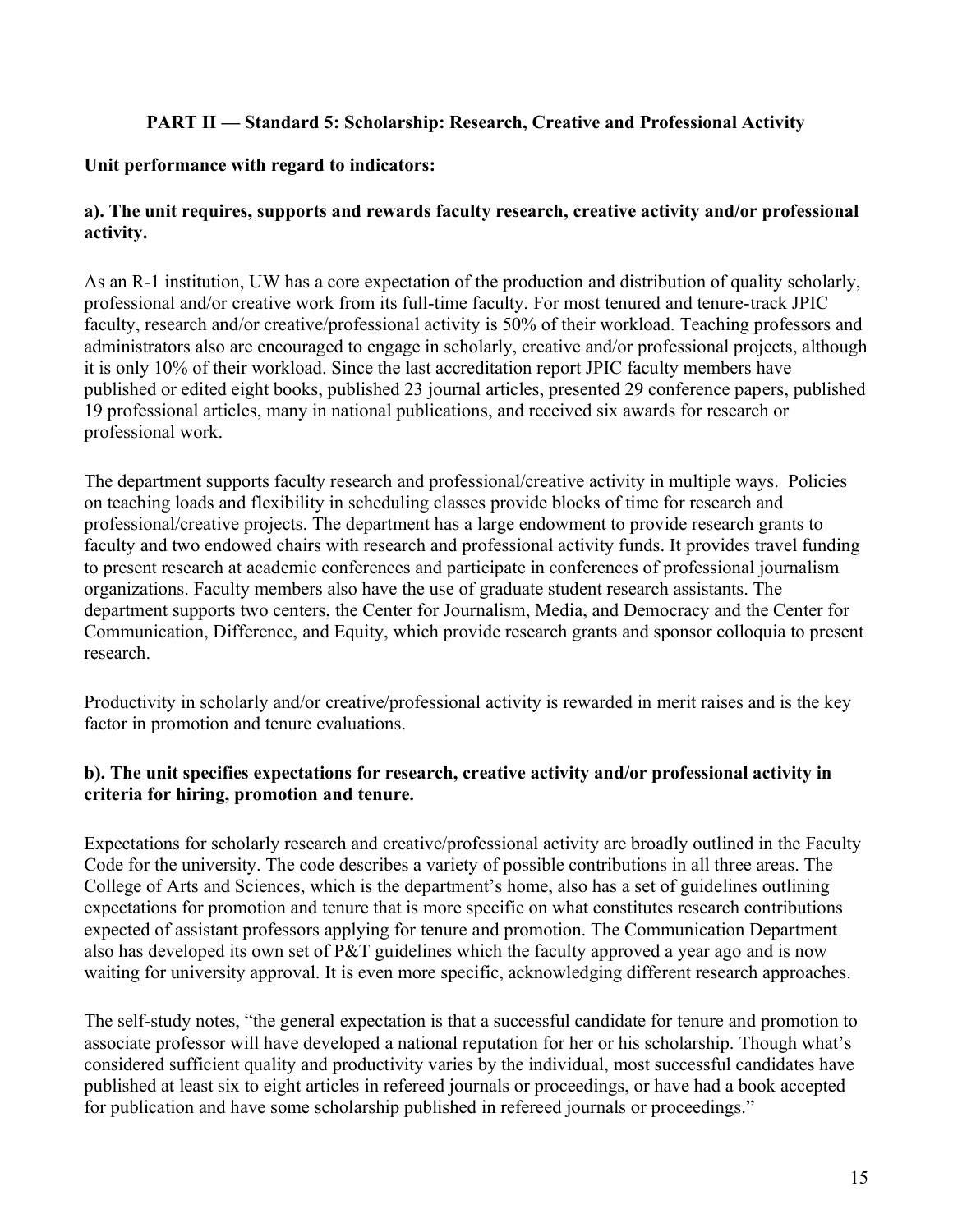Promotion to full professor is primarily based on research quality and productivity with the expectation of an international reputation.

The ads provided for full-time faculty positions in the last six years were quite specific on the scholarly research or professional/creative activity desired.

## **c). Evaluation criteria for promotion, tenure and merit recognition account for and acknowledge activities appropriate to faculty members' professional as well as scholarly specializations.**

Promotion and tenure guidelines in the UW Faculty Code, the College of Arts and Sciences guidelines, and the upcoming Department of Communication guidelines all make specific reference to acceptance of a broad range of scholarly or professional/creative endeavors considered for promotion and tenure. In fact the department's new guidelines provide separate outlines of contributions for Social Science research and Humanities research.

In conversations with JPIC faculty members, there was agreement that they could choose their individual paths to research and/or professional and creative work as long as they were productive on that path. There also is reference to the importance of cohesiveness in the work.

## **d). Faculty members communicate the results of research, creative and/or professional activity to other scholars, educators and practitioners through presentations, productions, exhibitions, workshops and publications appropriate to the activity and to the mission of the unit and institution.**

Faculty in the JPIC program share their research and creative/professional projects in a wide range of venues. Faculty publish in the top scholarly journals for the communication field, as well as a number of professional journalism outlets, and many have published multiple books. They regularly present peer reviewed research at the major academic conferences and participate in conferences and workshops sponsored by the national and regional professional journalism organizations. The university and department also provide opportunities for faculty members to share their scholarly research and pedagogical techniques at workshops, conferences and colloquia on campus.

## **e). The unit fosters a climate that supports intellectual curiosity, critical analysis and the expression of differing points of view.**

Given the wide range of scholarly and professional work in which the JPIC faculty engages, there is support for research and professional/creative work that explores many different perspectives and methodologies in journalism and mass communication. The publication, presentation and other distribution paths for faculty research and professional/creative work also encompasses a broad range of outlets from top scholarly journals to professional media.

## **SUMMARY:**

JPIC faculty members maintain a productive and quality research and creative/professional activity agenda.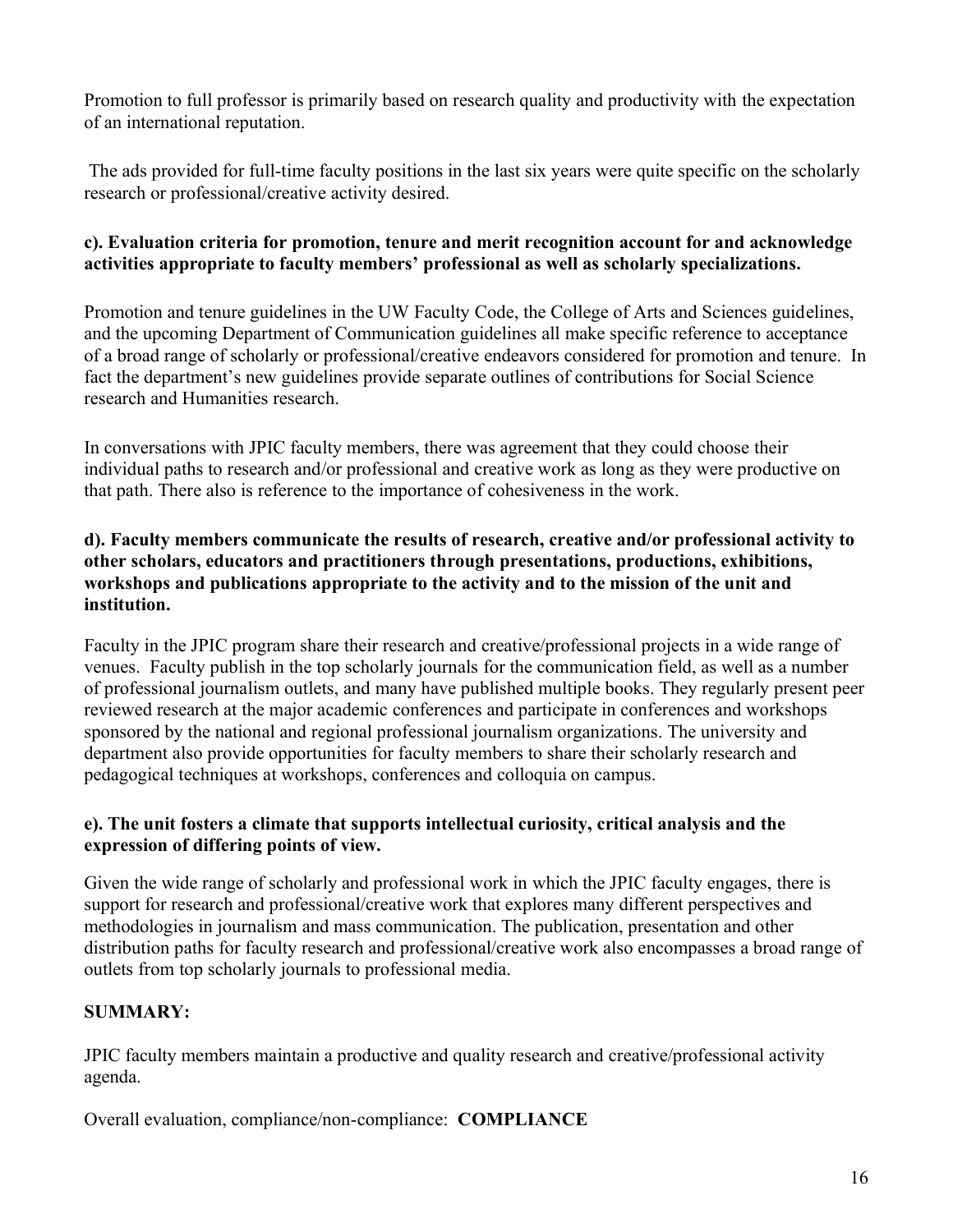|                                                                                       |                                        | <b>INDIVIDUALS</b>                       |                                              |                                                  |                                           |                       |
|---------------------------------------------------------------------------------------|----------------------------------------|------------------------------------------|----------------------------------------------|--------------------------------------------------|-------------------------------------------|-----------------------|
| SCHOLARSHIP,<br>RESEARCH,<br><b>CREATIVE AND</b><br>PROFESSIONAL<br><b>ACTIVITIES</b> | <b>TOTAL</b><br><b>FROM</b><br>$UNIT*$ | ${\rm FULL}$<br><b>PROFESSORS</b><br>(5) | <b>ASSOCIATE</b><br><b>PROFESSORS</b><br>(3) | <b>ASSISTANT</b><br><b>PROFESSOR</b><br>S<br>(0) | <b>OTHER</b><br>FACULTY*<br>$\ast$<br>(4) | <b>TOTALS</b><br>(12) |
| Awards and Honors                                                                     | 6                                      |                                          | $\overline{3}$                               |                                                  | $\overline{3}$                            | 6                     |
| <b>Grants Received</b><br>Internal                                                    | 13                                     | $\mathbf{1}$                             | 5                                            |                                                  | $\overline{7}$                            | 13                    |
| <b>Grants Received</b><br>External                                                    | $\mathbf{1}$                           | $\mathbf{1}$                             |                                              |                                                  |                                           | $\mathbf{1}$          |
| Scholarly<br>Books, Sole-<br>or Co-<br>authored                                       | $\overline{2}$                         | $\mathbf{1}$                             | $\mathbf{1}$                                 |                                                  |                                           | $\overline{2}$        |
| Textbooks, Sole- or<br>Co-authored                                                    | $\overline{3}$                         |                                          | $\overline{3}$                               |                                                  |                                           | 3                     |
| <b>Books Edited</b>                                                                   | $\overline{\mathbf{3}}$                | $\overline{2}$                           | $\mathbf{1}$                                 |                                                  |                                           | $\overline{3}$        |
| <b>Book Chapters</b>                                                                  | 20                                     | 9                                        | 11                                           |                                                  |                                           | 20                    |
| Monographs                                                                            | $\mathbf{1}$                           |                                          | $\mathbf{1}$                                 |                                                  |                                           | $\mathbf{1}$          |
| Articles in Refereed<br>Journals                                                      | 23                                     | $\overline{7}$                           | 16                                           |                                                  |                                           | 23                    |
| Refereed Conference<br>Papers                                                         | 29                                     | 6                                        | 23                                           |                                                  |                                           | 29                    |
| Invited Academic<br>Papers                                                            | $\overline{2}$                         | $\mathbf{1}$                             | $\mathbf{1}$                                 |                                                  |                                           | $\overline{c}$        |
| Encyclopedia Entries                                                                  | $\overline{4}$                         |                                          | $\overline{4}$                               |                                                  |                                           | $\overline{4}$        |
| <b>Book Reviews</b>                                                                   | $\sqrt{6}$                             | 4                                        | $\overline{c}$                               |                                                  |                                           | $\sqrt{6}$            |
| Articles in Non-<br>refereed Publications                                             | 19                                     | 14                                       | $\mathbf{1}$                                 |                                                  | $\overline{\mathcal{L}}$                  | 19                    |
| Juried Creative Works                                                                 | $\boldsymbol{0}$                       |                                          |                                              |                                                  |                                           |                       |
| Non-juried Creative<br>Works                                                          | $\boldsymbol{0}$                       |                                          |                                              |                                                  |                                           |                       |
| Other (please<br>specify)***                                                          | 74                                     | 21                                       | 23                                           |                                                  | 31                                        | 74                    |

# **Scholarship, Research and Creative/Professional Activity**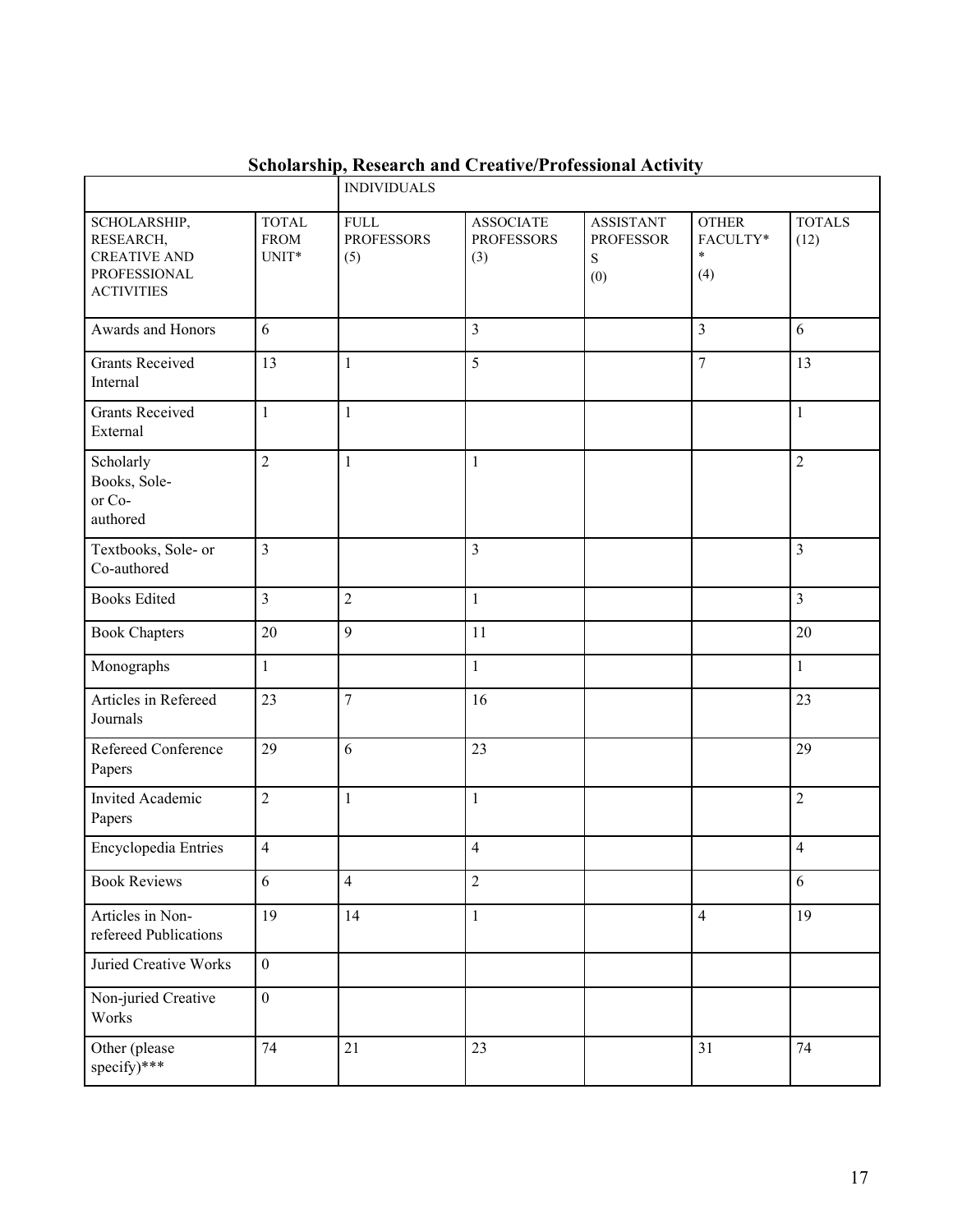#### **PART II — Standard 6: Student Services**

#### **Unit performance with regard to indicators:**

#### **a). Faculty and/or professional advising staff ensure that students are aware of unit and institutional requirements for graduation and receive career and academic advising.**

The Communication Department provides a two-tiered advising environment for communication and JPIC students – a three-person professional staff in its Academic Services office and individual counseling by faculty on professional matters and individual class issues. In the winter quarter of 2022, professional advising staff served a total 589 students, of whom 83 were Journalism and Public Interest Communication majors.

The previous site team report noted student frustration with scheduling delays and other issues with the department's advising staff. At the time, professional advising staff consisted of two advisers. Now it has three, all of whom advise students on a rotating basis for scheduled appointments. The staff also is available during specific hours mornings and afternoons for shorter drop-in sessions. The academic services director believes they have resolved student concerns even with the challenges posed by the pandemic. Because of the pandemic, advising staff have sometimes met with students online beyond regular office hours.

Students told the site team they are generally pleased with the access they now have with the advising staff and professors, even with the challenges posed by remote communication during the pandemic.

Since the last site visit, the advising staff's office space has been transformed into a brightly decorated Communication Commons, which includes information hubs and other resources, and a space for regular visits from the university librarian assigned to the Communication Department. The academic services director and others voiced wistfulness for the pre-pandemic days when students regularly flocked to the Commons even when they didn't have appointments "just to drop in and say hi."

The advising staff also helps with out-of-class professional development, curriculum questions and general psycho-emotional support and is working with the director of diversity affairs to make sure firstgeneration and minority students who might need extra guidance know that the Commons and the advising staff can assist them.

The academic services director primarily deals with admissions into the department and the JPIC unit, leads required orientation alongside a JPIC faculty member, and shares the initial advising session with all JPIC students with her staff. The two senior academic advisers oversee internships, provide academic and career counseling, and are involved in other professional development opportunities provided by the department and the program.

The advising staff's performance is evaluated formally by the department chair. The undergraduate program coordinator, the JPIC program coordinator and the faculty professional development coordinator provide informal performance review.

While the program doesn't have a formal placement office, faculty and staff help students embark on careers through a variety of intentional programs and informal strategy. Faculty advise students on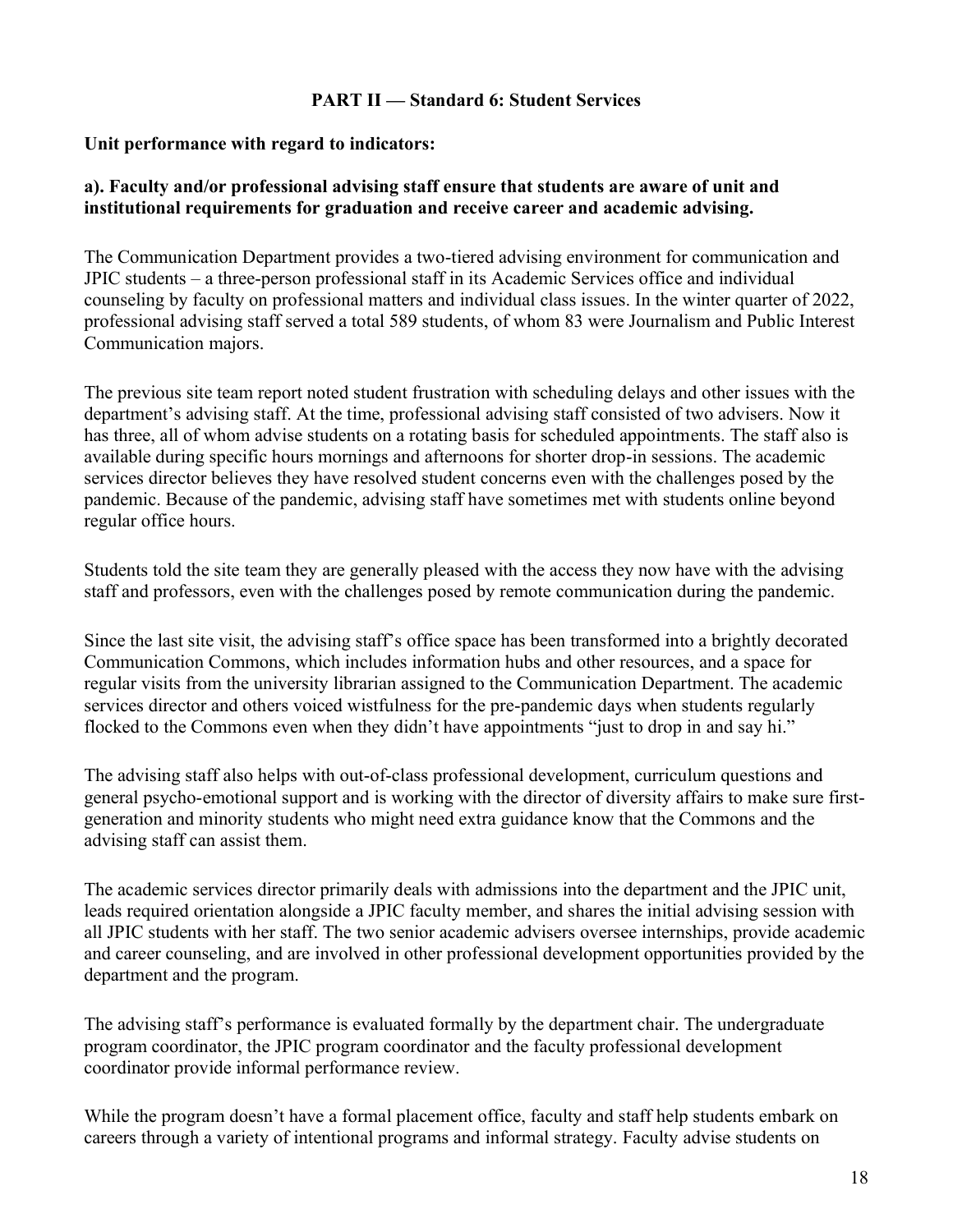career options and provide conduits to jobs after graduation. The required portfolio course uses professional mentors to help students present the best version of themselves; Career Kickstart, a program that sponsors career exploration trips that link students to alumni, especially in New York City and Los Angeles; professional development workshops and events that connect students to potential employers; networking with professionals through class visits; annual Career Discovery Week workshops; and workshops organized by the department's alumni board.

## **b). Faculty are available and accessible to students.**

Faculty maintain regular office hours and say they meet frequently with students. Students praised faculty for their accessibility and willingness to offer one-on-one coaching.

## **c). The unit keeps students informed about the activities, requirements and policies of the unit.**

Once admitted into the journalism program, students must meet with advisers to discuss academic planning and course selection and attend an orientation session held each quarter led by a member of the advising staff and at least one faculty member. Students can monitor their academic plan and progress via the university's online academic record platform. Advisers monitor student progress through the same platform and communicate with students via email and other platforms.

## **d). The unit and the institution provide students with extracurricular activities and opportunities that are relevant to the curriculum and develop their professional as well as intellectual abilities and interests.**

Students can participate in campus chapters of several professional organizations, including SPJ, AAJA, NAHJ, PRSSA and AWC. About half of the content in the independent, student-run newspaper, The Daily, and on dailyuw.com is produced by JPIC students. The Daily also produces video and audio programming on its website, giving interested students additional opportunities. It has an editorial staff of about 20. The newspaper gets administrative and financial support from the university's Student Life Department.

HUA Voice Radio, a Mandarin-language internet radio program started by students in 2014, produces news and entertainment for the university's large Chinese student population and offers journalism students another extracurricular outlet.

JPIC students are encouraged from their earliest courses to pitch stories to editors at The Daily and other local and regional news outlets and nonprofit communication teams and to get them published. Some students expressed concern that pitch expectations aren't clearly communicated from introductory courses through mid-level core courses. A couple of students said they experienced a steep learning curve between the advanced journalism course, where they made one pitch near the end of the quarter, and the next level news lab course, where they were expected to pitch almost immediately. Other students attributed such gaps to the differences in part-time instructors who may need more direction from JPIC administrators on what information must be imparted from one course to the next one in sequence.

For a few years after the last site visit, students could get published, and learn about publishing, through The Seattle Globalist, an in-house publication that focused on journalism at the intersection of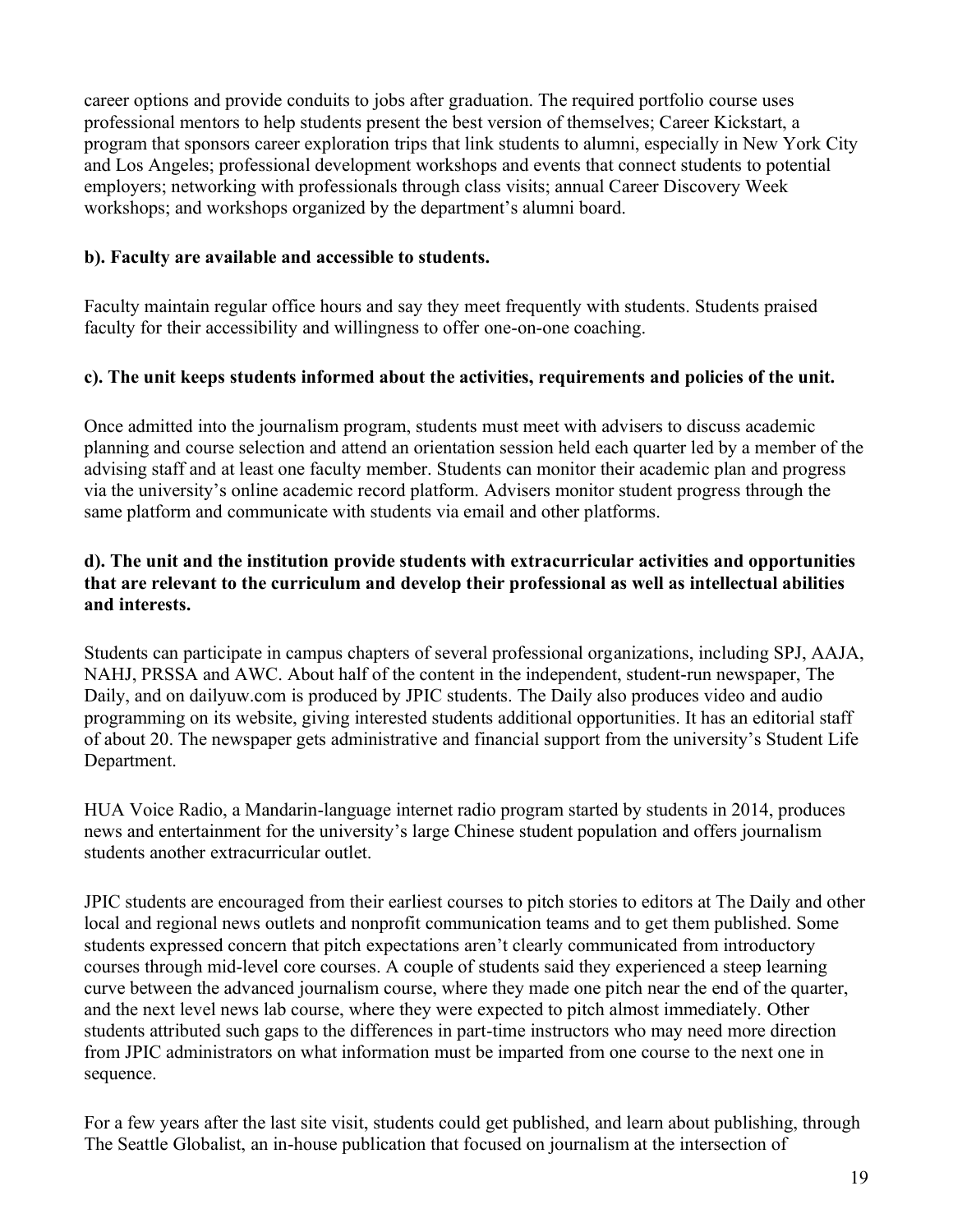immigration, cultural difference and global awareness. The program lost funding in 2018 for the publication and the artists-in-residence faculty affiliated with it.

## **e). The accredited unit must gather, maintain and analyze enrollment, retention, graduation rates and other aggregate information for improving student services and reducing barriers to student success. The unit annually publishes retention and graduation information on its website.**

The JPIC program publishes its graduation and retention information on its website. The self-study states that the unit retains about 75% of its students through graduation. The website data indicates that of 281 students admitted into the journalism program between AY 2014 and AY 2019, 197 graduated with JPIC degrees, a rate of 70%. Adding the number of students who enrolled in the journalism program but graduated with a general communications degree during that period raises the percentage to 85%. The self-study reports that over 90% of Journalism and Public Interest Communication students graduate within four years, compared to the university's current 68%.

The self-study reports that the program's retention rates "have diminished slightly" since the last site visit primarily because the Communication Studies program's admission process has become highly competitive. That has meant some students entered the journalism program after not making the cut in communication studies, only to switch later. Students also sometimes switch to a communication emphasis because it requires fewer credits than the Journalism and Public Interest emphasis. The program and the department have taken steps to reduce these occasions:

## **SUMMARY:**

The level and availability of professional advising has improved since the last site visit. The unit has robust internship programs and in-class requirements that give students experience pitching and writing stories for professional outlets.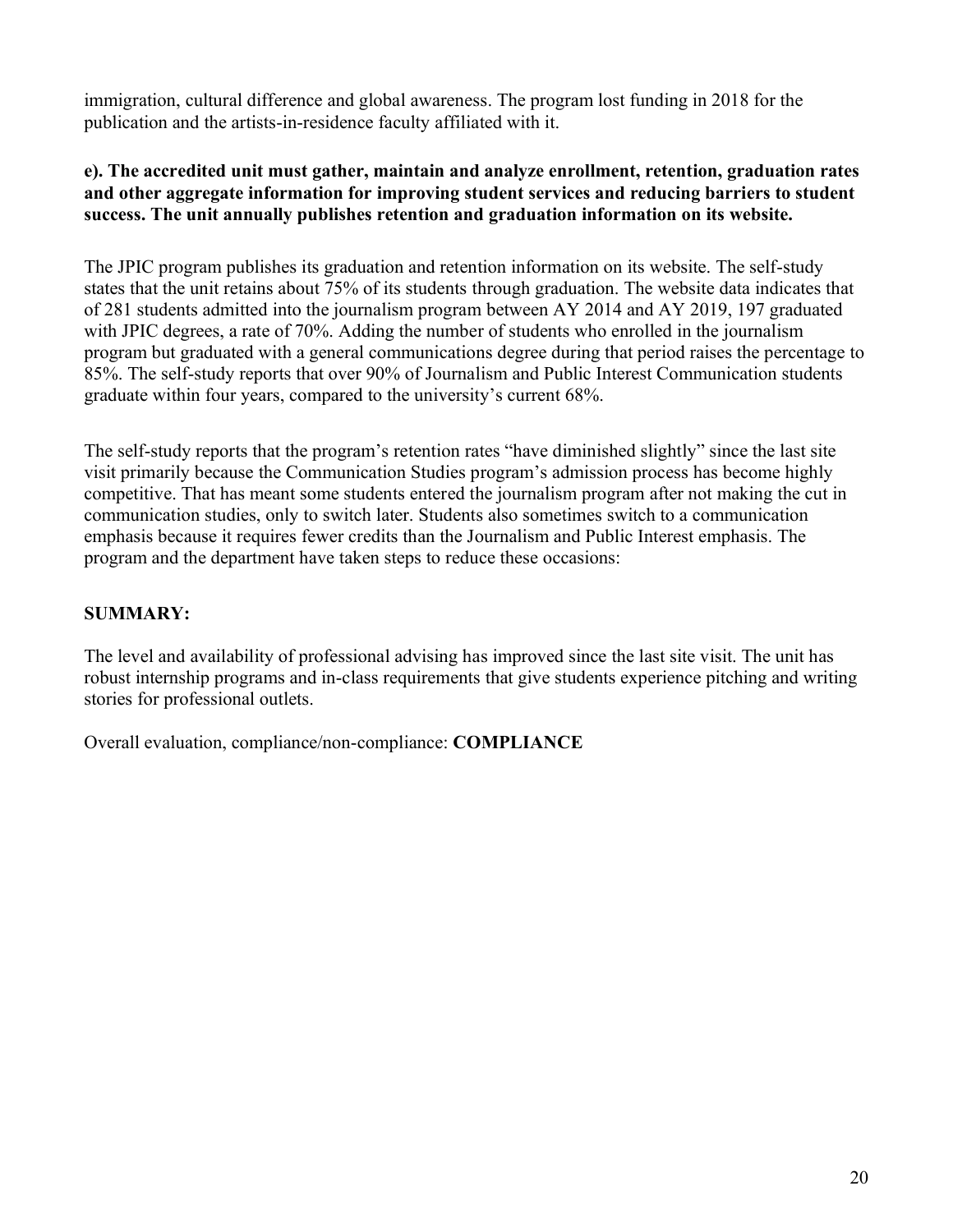## **PART II — Standard 7: Resources, Facilities and Equipment**

#### **Unit performance with regard to indicators:**

## **a). The unit has a detailed annual budget for the allocation of its resources that is related to its long-range, strategic plan.**

The budget for Journalism and Public Interest Communication decreased 15 percent over the past three years. The salaries budget decreased 34 percent during that time period. There have been retirements and departures of full-time faculty. Three artist-in-residence temporary positions were eliminated with the funds reallocated to fund a tenure track position in political communication. Funding for both a temporary and permanent position in public interest communication are on hold. JPIC expects to search for a joint teaching position with the communication leadership program in 2022 and a tenure-track PIC position in 2023. The FTE funding per student rose from \$6,331 in 2013-14 before the last self-study to \$8,196 in 2019-20. During the current accreditation cycle, the program has hired two full-time faculty funded by the department, and a faculty member filling an endowed chair.

### **b). The resources that the institution provides are adequate to achieve the unit's mission. The resources are fair in relation to those provided other units.**

Despite the recent salary budget reductions, the unit has benefited financially from being part of the Department of Communication. A fee-based applied master's program in communication leadership nets the department around \$300,000 per year, which it can spend as it likes. JPIC seems to get its fair share of that money. A proposed teaching hire to jointly serve the communication leadership program and journalism's public information communication emphasis will be funded primarily with this money. The funds are also used to provide a generous travel budget of \$5,000 per year and research funding for up to \$7,000 per faculty member annually. Much of the department's technical support that benefits JPIC significantly comes from departmental funds. Thus, while the salaries budget has looked bleak recently, the other-than-salaries' accouterments to keep the program running have been generous.

Communication's high FTE keeps the department in good stead for funding within the social sciences division. Social science administrators aren't particularly pleased with the small class sizes in JPIC, but realize that they must make accommodations for the division's only accredited unit and that journalism alumni can be particularly loyal and influential. Another bright spot financially is the department's endowment, which has grown from \$7.4 million in 2014 to \$12.2 in 2021, with \$4.6 million being earmarked for journalism. In addition, the unit has access to \$64,000 "current use" funds annually. The department has its own fundraising and communication team that benefits JPIC's funding and outreach. Overall, the JPIC faculty believe they are benefitting from their integral position as part of the Department of Communication.

## **c). The facilities of the unit enable and promote effective scholarship, teaching and learning.**

JPIC is not a particularly equipment-intensive unit. It maintains two computer laboratories and a very small video studio for video podcasts, livecasting and other simple talking-head interviews. A speech lab offers a sound-proof box for specialized audio recording. One of the computer labs is due for an upgrade now and the other will need new technology early during the next accreditation cycle. There are no outward signs that video storytelling is a priority.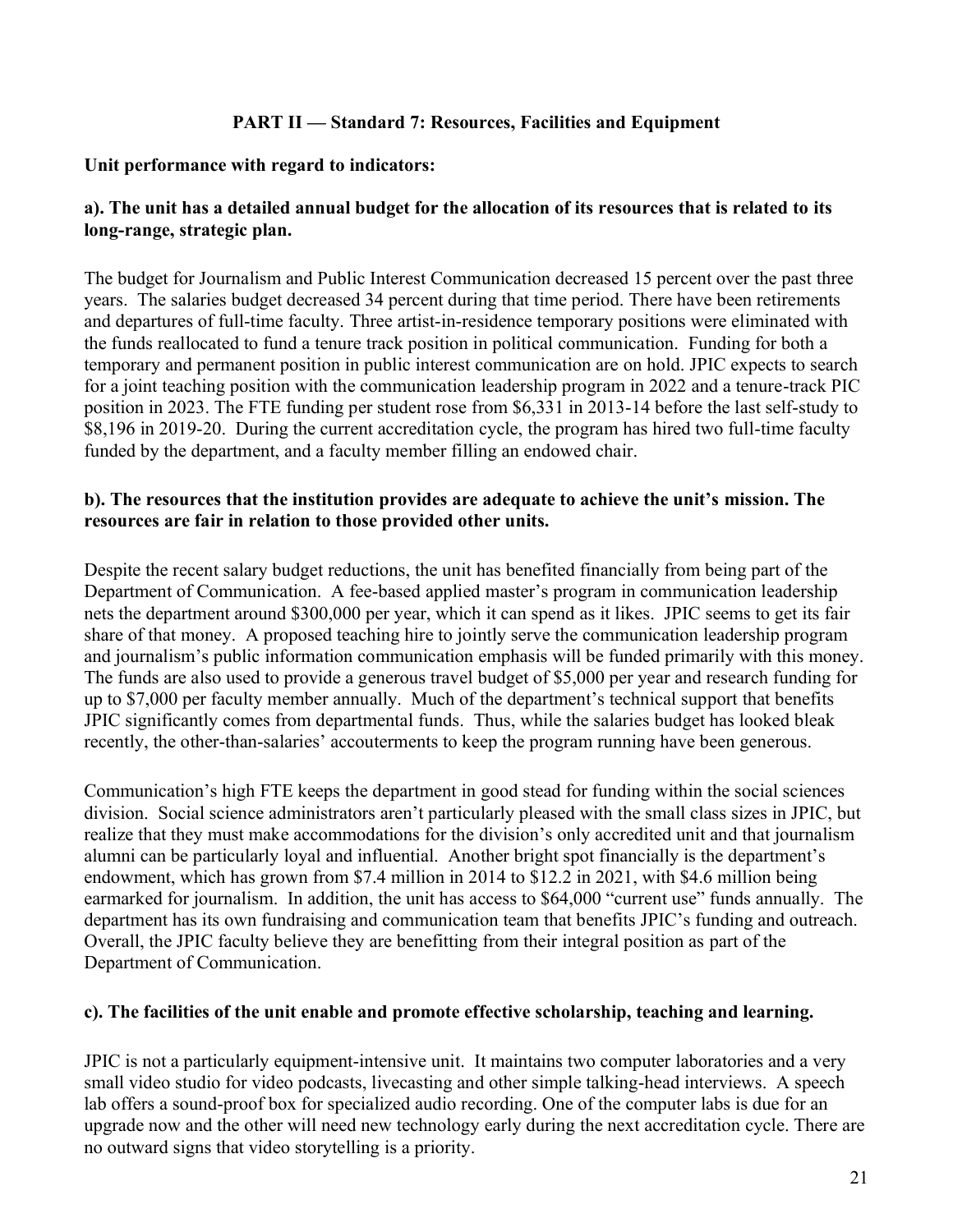#### **d). The institution and the unit provide faculty and students with equipment or access to equipment to support its curriculum and the research, creative and professional activities of the faculty**.

JPIC has a well-stocked equipment room that lends a variety of technology to students, usually for a very generous length of time. The unit benefits from the Department of Communication's three technology specialists who maintain all of the laboratories, the equipment, provide graphic and software support and standby to help students individually. Student interns who check-out equipment are expected to make tutorials on how to use various pieces of technology. Students working on campus have access to the Adobe Suite of programs on all computers. The pandemic has created a stress point when students have not always had access to the software.

## **e). The institution and the unit provide sufficient library and information resources to support faculty and student research and professional development.**

The University of Washington has an excellent library system that provides students and faculty with whatever resources they need. The subject specialist librarian assigned to communication actually has regular office hours within the department to help students access archives, audio-visual clips, etc.

## **SUMMARY:**

Despite significant setbacks in faculty salary budgets during the past three years, the JPIC program, with added reliance on adjuncts, has managed to fulfill all of its curricular obligations. The immediate search for a teaching position and a search next year for a tenure-track position will remediate most of those shortfalls. Faculty support supplements from Communication's fee-paying master's degree and increased endowments provide generous travel and research support. Overall, the JPIC program benefits from being nested in communication. Facilities are adequate for the needs of the program..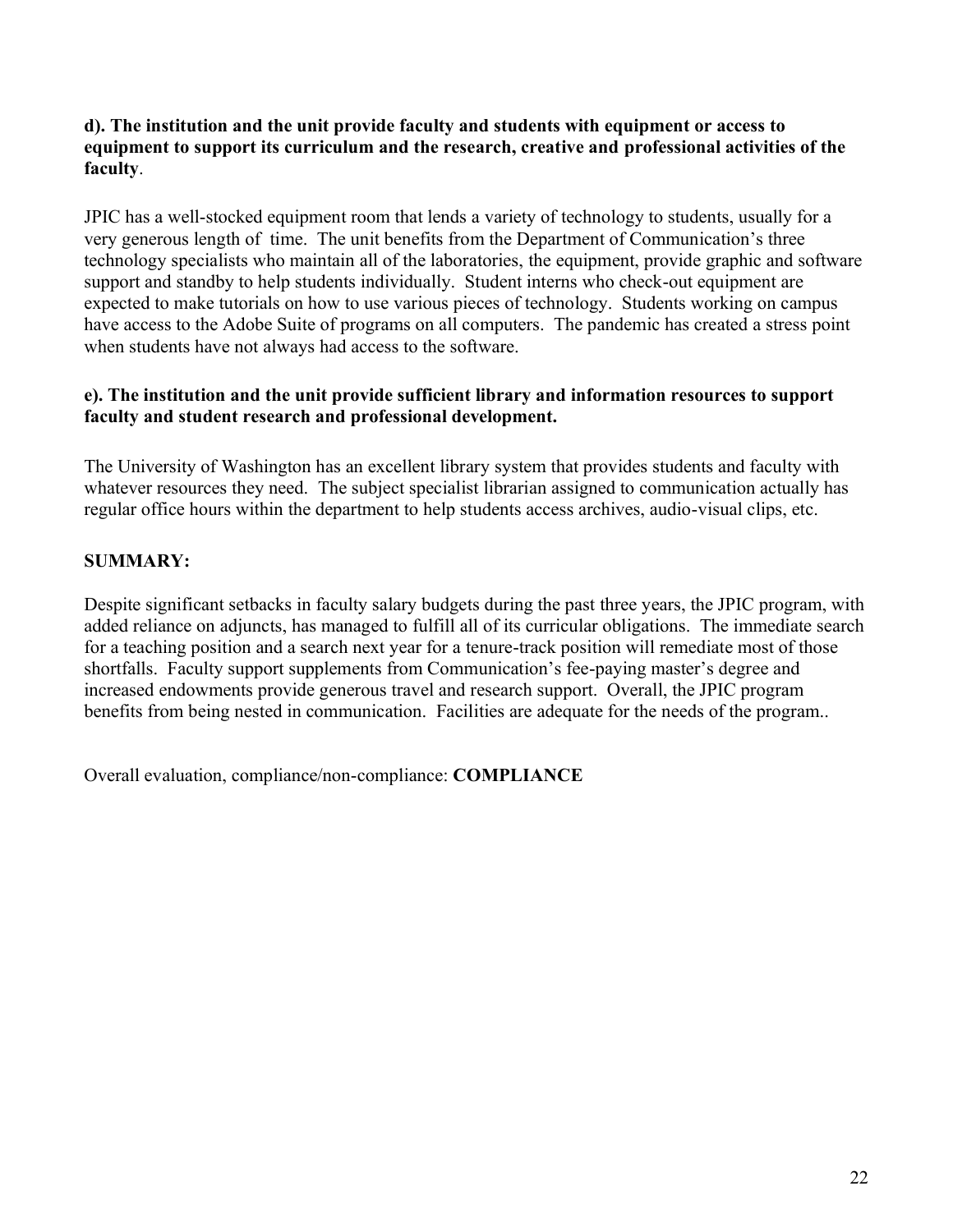### **PART II — Standard 8: Professional and Public Service**

#### **Unit performance with regard to indicators:**

### **a). The unit consults and communicates regularly with its alumni and is actively engaged with alumni, professionals and professional associations to keep curriculum and teaching, whether onsite or online, current and to promote the exchange of ideas.**

The Department of Communication's Alumni Professional Development Board advises the unit on curriculum, mentors students and is important in sustaining relationships between the unit and alumni. Current members of the group include journalists and advertising, marketing and public relations executives and specialists.

The department describes its in-house Outreach Team as unique within the university. The team is responsible for internal and external communication with students, alumni, community partners and faculty. Alumni-specific contact is handled by the department's Outreach and Alumni Relations Manager. The Outreach Team also uses the usual online platforms, monthly newsletters and social media channels to celebrate alumni and promote the work of the department's faculty and students, including those from the journalism program.

Between fall 2014 and spring 2020, the department hosted more than 250 professionals in various communication fields, including journalism, to talk with faculty and students. Some of these professionals also took part in other mentoring activities. Professionals also advise the JPIC unit and students on a variety of professional development issues, and an ad hoc committee of professionals and alumni was consulted on the renaming of the program.

#### **b). The unit provides leadership in the development of high standards of professional practice through such activities as offering continuing education, promoting professional ethics, evaluating professional performance, and addressing communication issues of public consequence and concern.**

JPIC faculty members participate in lectures and presentations sponsored or co-sponsored by the Communication Department and its two centers – the Center for Journalism, Media and Democracy and the Center for Communication, Difference and Equity. Speakers in 2021 and 2020 included a Belgian researcher who presented a Zoom talk on how U.S. broadcast news portrays public opinion; a University of Texas at Austin professor of media studies who examined unpaid gendered and racialized labor in Ultimate Fighting Championships; and a UW alum who is research director of the Agora Journalism Center in Portland, Ore., and gave a public lecture on "The Future of Journalism in a Post-Truth Democracy."

Since fall of 2020, two Journalism and Public Interest Communication faculty have co-directed the Journalism, Media and Democracy Center. The center holds public-facing events; among them have been "America in a Transforming World: The Coming Realignment of Environment, Economy and Democracy" and "Seattle Journalism's Possible Futures." It also has hosted or co-hosted numerous speakers over the past six years, many of whom gave public lectures as well as visited classrooms. Among those have been Univision anchor Jorge Ramos, who gave a Zoom talk in November 2020 on journalism and the American presidential election; and Tina Rosenberg, a pioneer of "solutions journalism."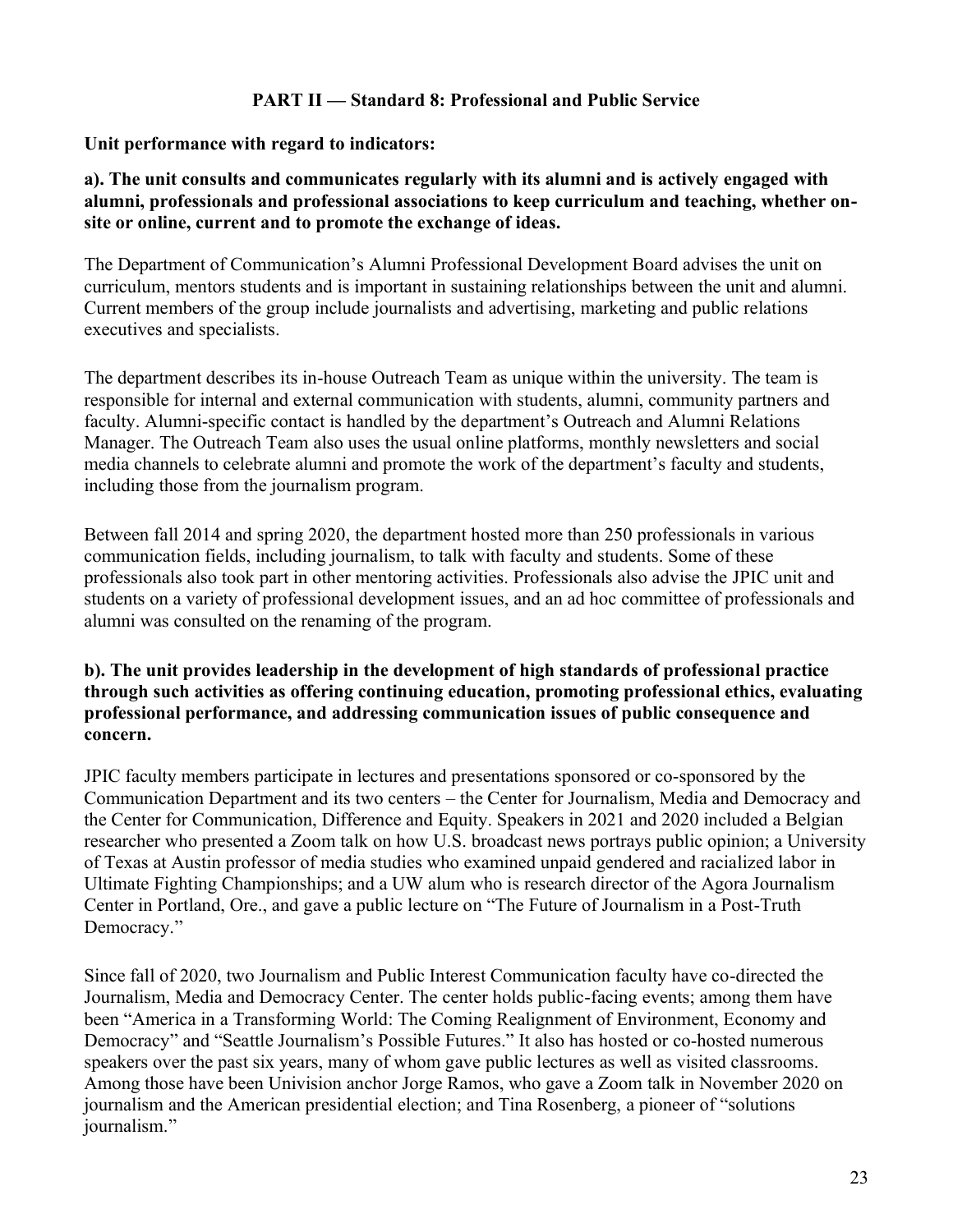Students express appreciation for the ability to interact with professionals who visit their classes or make other visits to campus. More than one said they owe current jobs to such networking.

The director of the Center for Communication, Difference and Equity is involved in "Interrupting Privilege '' and "Radical Listening" events in Seattle and on the university campus. The center also hosts annual conferences that bring together scholars working on topics related to race and media, and race and the environment.

A JPIC faculty member helped organize a 2018 lecture series that examined fake news and included Ronan Farrow, Kevin Young and Lori Dorfman among the speakers.

The JPIC program, with the Communication Department Outreach Team and the university libraries, developed a daylong news literacy workshop in 2017 that was a response in part to the 2016 presidential election. The workshop brought together journalists and library science experts to lead public discussion on understanding news processes and finding factual information.

Faculty members have served as judges of journalism contests such as the Chicago Headline Club's Lisagor Awards, Peabody Awards, the Society of Professional Journalists' Western Washington Chapter regional contest, Washington Newspaper Publishers Association, Pacific Northwest Association of Journalism Educators, the Council for Advancement and Support of Education Magazine Awards, and the Wisconsin Newspaper Association.

The student newspaper, the UW Daily, and the student chapter of the Society of Professional Journalists sponsor an annual Collegiate Journalism Conference that draws about 60 students from Washington universities and colleges for professional education and networking.

**c). The unit contributes to the improvement of journalism and mass communication as academic disciplines by supporting the faculty's involvement in academic associations and related activities.** Members of the Journalism and Public Interest Communication faculty have hosted an IRE computerassisted reporting boot camp; served on ACEJMC site teams, participated over several years on an international advisory group to a Finnish project on security, privacy and trust; served on the editorial board of an academic journal about alternative media; and been involved local chapters of professional organizations such as the Society of Professional Journalists.

JPIC faculty have served as manuscript reviewers for various academic journals in the U.S. and abroad, served on the Washington Newspaper Publishers Association Foundation Board, chaired dissertation review committees, and chaired a committee of scholars that created a U.S. Postal Service awards program for the best research on the history of the postal system.

## **d). The unit contributes to its communities through unit-based service projects and events, service learning of its students and civic engagement of its faculty.**

The Communication Department co-founded with other organizations a program devoted to suicide prevention, Forefront: Innovations in Suicide Prevention. JPIC faculty developed a training program for college journalists on responsible coverage of suicide, supported in part by a \$300,000 federal grant to the University of Washington.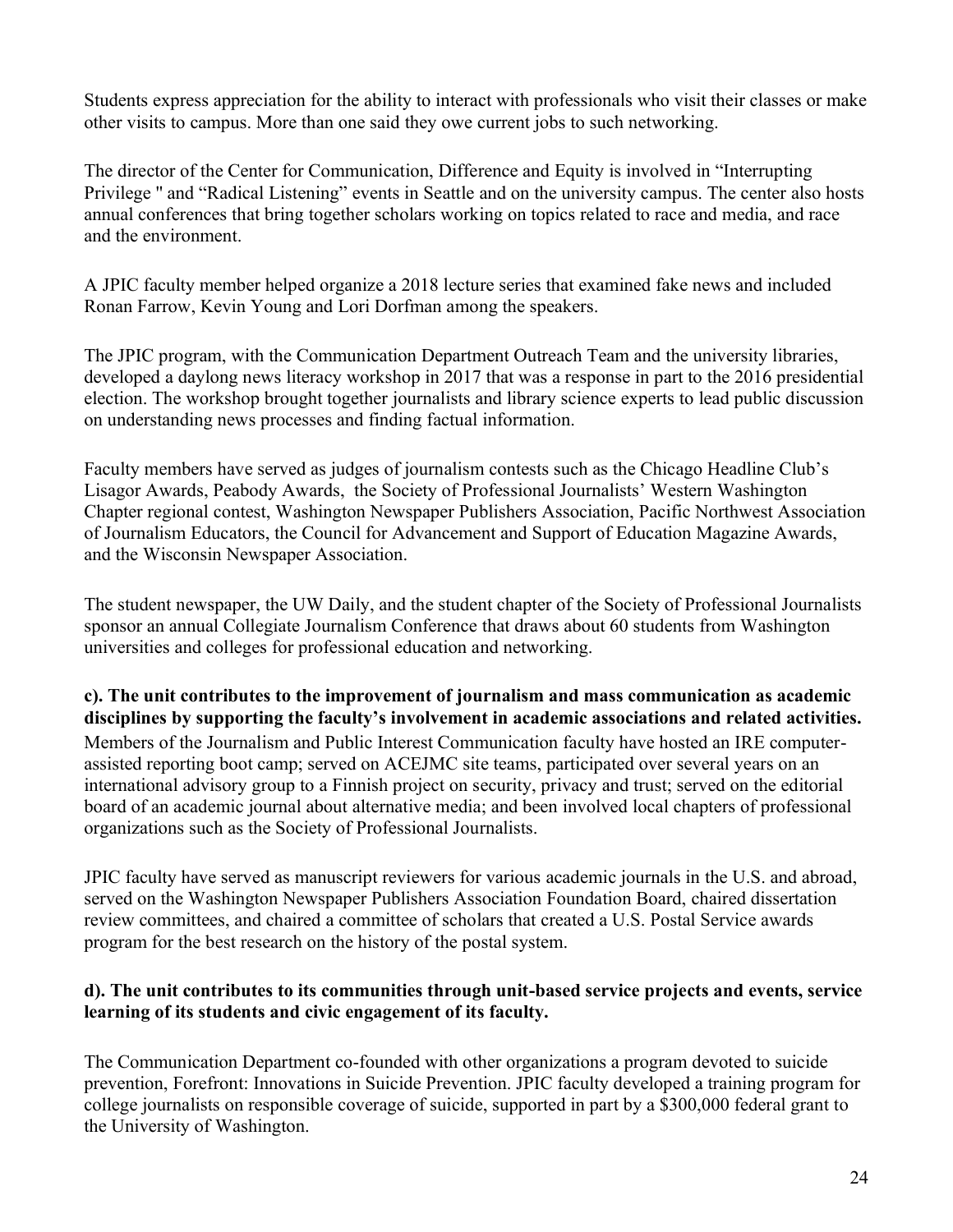## **e). The unit supports scholastic journalism through such activities as faculty workshops, visiting lectures and critiques of student work.**

The department hosts the Washington Journalism Education Association Journalism Day each fall, an event attended by about 1,000 students for sessions led by faculty. An example of the topics that have been covered – "Column Writing: You be you, but also report." JPIC faculty also meet with high school students who express an interest in the profession and the journalism program; one faculty member volunteered for a high school's journalism class for three years. When the department hosted an IRE Watchdog Workshop in 2019, it invited some high school students to attend.

## **SUMMARY:**

Unit alumni play a vital role in mentoring students, advising faculty in course development and financial support of program offerings. Faculty and the unit are involved in public-facing events that foster an understanding of journalism's role in society as well as other events that advance high professional standards. The unit hosts regular scholastic journalism events.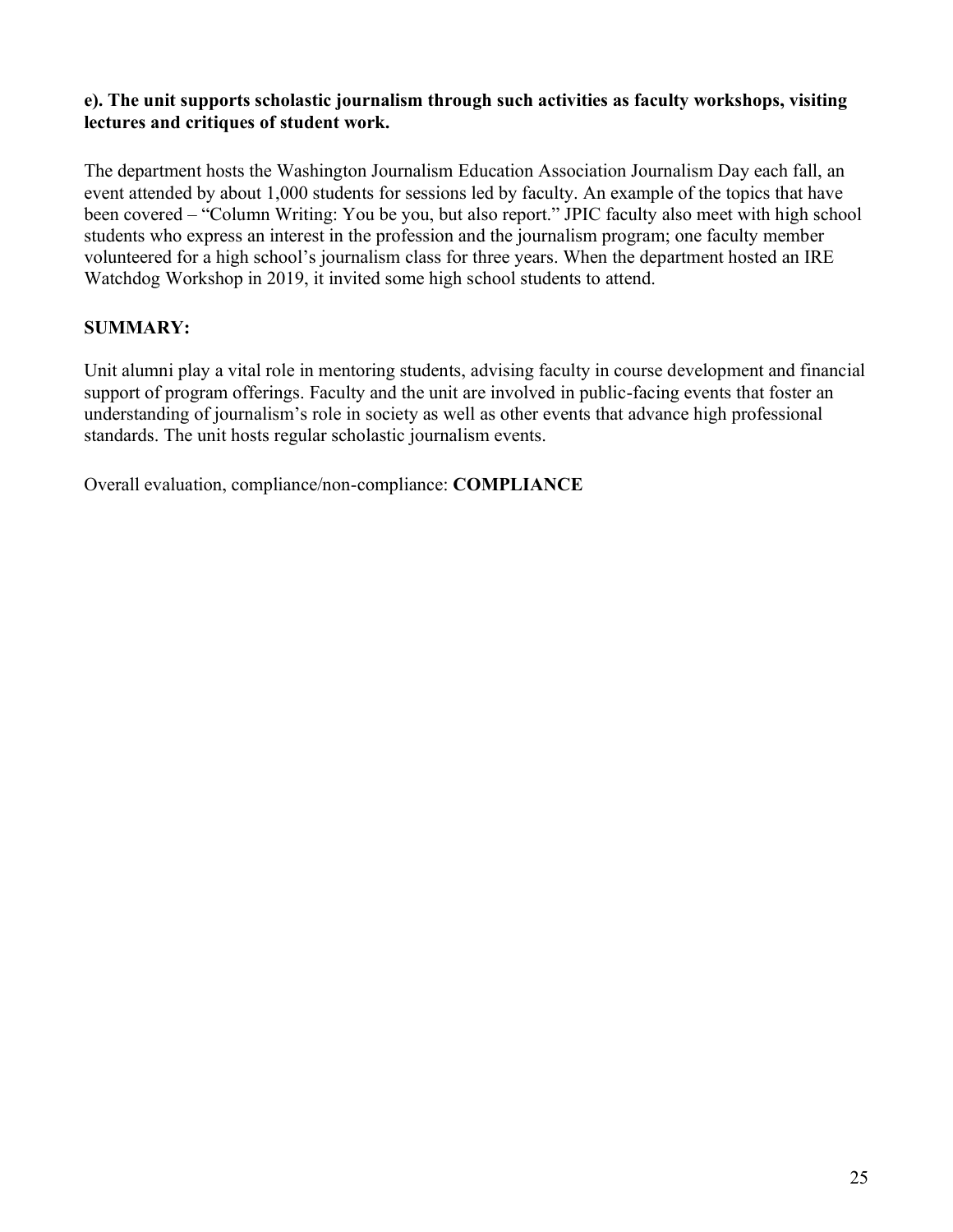## **PART II — Standard 9: Assessment of Learning Outcomes**

#### **Unit performance with regard to indicators:**

*The Accrediting Committee and Council seek site-team reports on assessment that are appropriately detailed for a judgment on compliance that is informed, fair and consistent from one team to another. Please respond to each of these questions in your report on indicators (a), (b) and (c):*

#### **a). The unit defines the goals for learning that students must achieve, including the "Professional Values and Competencies" of the Council.**

The JPIC Assessment Plan defines the goals for student learning as the 12 ACEJMC Professional Values and Competencies and five goals outlined in the program's mission statement. The program mission goals overlap with many of the values and competencies, adding emphasis to those learning outcomes.

The assessment program is overseen by the JPIC Program Coordinator. All the data from the various measures comes to the program coordinator, who then assigns individual faculty members to analyze and summarize to present to faculty at an annual assessment retreat.

The assessment plan includes a table with all the values and competencies and program mission goals mapped to the JPIC core and department-required courses, as well as the three most popular courses that meet the elective requirement. The table shows that each value or competency has multiple required courses, which include it as a learning outcome. The courses are designated as to the level the learning outcome reaches: awareness, understanding or application.

To ensure that multiple faculty members, especially part-time professionals, provide the content to reach the learning outcomes at the prescribed level, the faculty created detailed lists of the topics, skills, and information to be included in each of the core courses. The list is one example of how the faculty responded to data collected in one of the direct assessment measures and closed the loop.

A check of syllabi for the core courses found that the values and competencies mapped to a course were part of the learning outcomes for that course.

## **b). The unit has a written assessment plan that uses multiple direct and indirect measures to assess student learning.**

The JPIC assessment plan outlines three direct measures and six indirect measures.

## **Direct Measures:**

*Pre-test/Post-test of student learning* — Students in core courses fill out a pre-test and post-test survey, which includes three or more questions related to specific knowledge from the learning outcomes and two self-assessment questions. Students fill out the pre- and post-test surveys every other time the course is taught.

*Portfolio Assessment* — The unit created a 1-credit portfolio class that seniors take one of their last quarters. Students are paired with professional mentors, typically alums, to help evaluate their work and create a portfolio, preparing for the job market. Each mentor fills out an assessment survey of how the student's work demonstrates mastery of the relevant values and competencies.

*Internship Evaluations* — Internship supervisors fill out an assessment of the interns' skills, professionalism and work ethic. Note, not all students choose to do a for-credit internship.

## **Indirect Measures:**

*Exit Interviews* — All seniors take part in a 30-minute, focus group-style exit interview in the Portfolio classes. These interviews typically are done and summarized by teaching assistants, and all student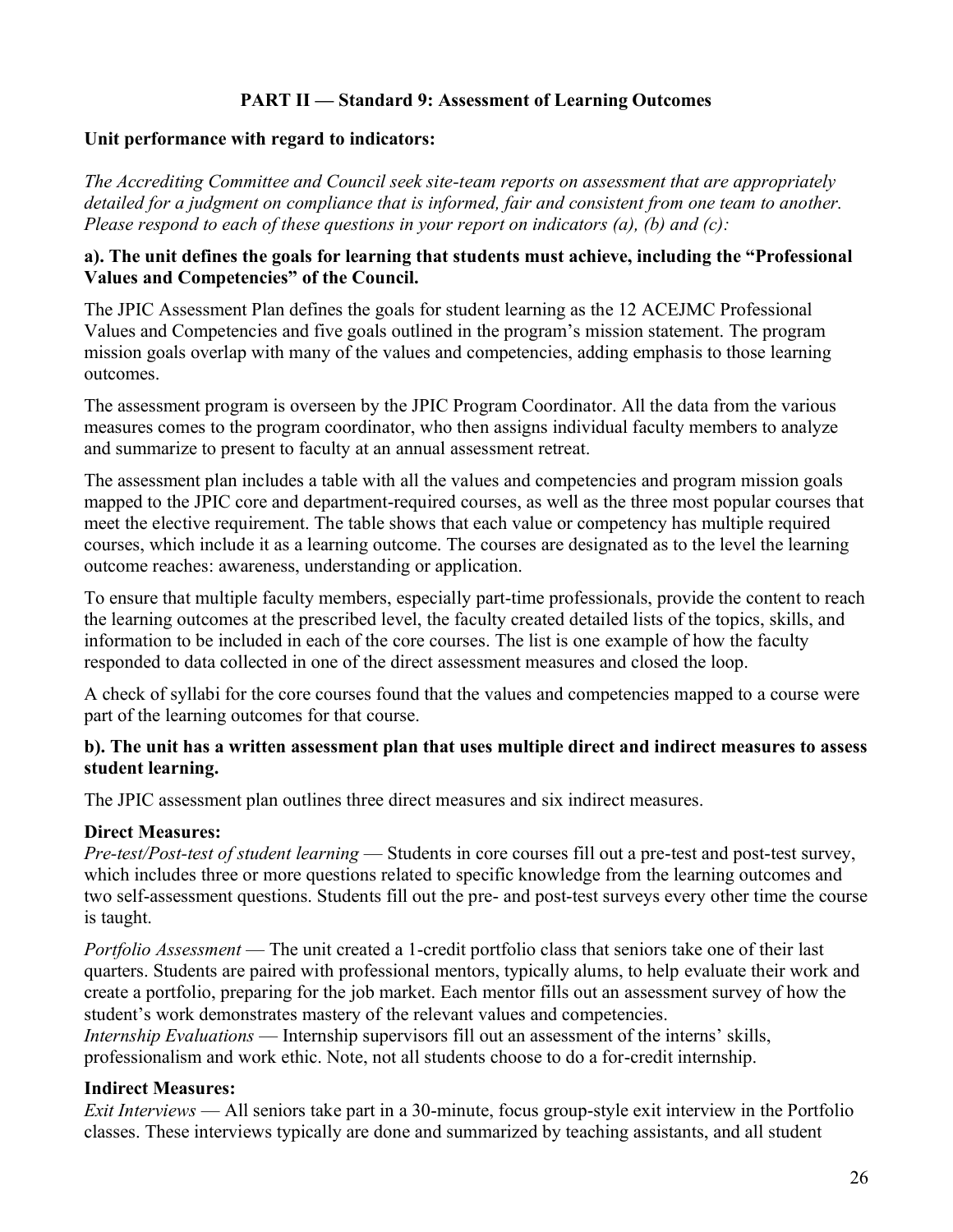responses are anonymous. Students reflect on the strengths and weaknesses of the program, as well as what they learned and did not learn.

*Student Internship Evaluations* — In addition to their supervisors, student interns also fill out an evaluation of the effectiveness and value of the internship.

*Publication Database/Student Awards* — Students are asked to submit links and information about any of their work that is published in professional media outlets. The program uses the database (with students' permission) to enter their work in award competitions.

*Contact with Professionals/Alums* — The program maintains a database of all speakers and guests who interact with students and analyzes that information for diversity of exposure to multiple perspectives and groups. Speakers in classes are asked to complete a survey about the experience, their engagement with students, and the content of the class which they observed.

*Graduation/Retention data* — Collected by the university.

Looking at the data provided and how it was analyzed, the direct measures provide effective tools to assess the professional values and competencies. The entire faculty is involved in analyzing and reflecting on the data gathered, and then making decisions about changes in individual courses or the entire program (i.e. name change and expanded emphasis on public interest communication). Some faculty noted that the program was considering staggering data collection and/or analysis of some measures to reduce the overload of data to analyze every year. Given that some data provides repetitive information, this may give more time to focus on problem areas and to see if implemented changes are effective.

An interesting note in the self-study explains why students' self-assessment is a large part of the plan, including part of one of the direct measures.

"The scholars who designed UW SOUL [longitudinal 'Study Of Undergraduate Learning'] concluded that student self-appraisals were a valuable tool for assessing learning outcomes, and their conclusion has significantly influenced our thinking about assessment in our program through the years. It has led us to focus not only on what professionals and alumni say about our students but also what the students say about themselves – about what they have learned and what they believe they still need to learn. These meta-indicators (what professionals/alumni say, what students say) have been guideposts we have followed in developing our current assessment plan."

## **c). The unit collects and reports data from its assessment activities and applies the data to improve curriculum and instruction.**

Much of the data for the direct measures is collected in classes by the faculty or TAs and then forwarded to the program coordinator. The pre- and post-tests are distributed to students in the core classes. The faculty members who teach those courses then analyze the data from their classes and write reflection summaries on the results and indicate how they might change their course if a learning outcome is not met satisfactorily. The exit interviews are conducted and summarized by TAs in a focus group format during the Portfolio class. The Portfolio evaluations by mentors are done through surveys after the student's portfolio is complete. Student and supervisor internship surveys are collected by the department internship coordinator and then analyzed by the program coordinator or a designated faculty member.

All the data from the multiple measures filters to the program coordinator, who assigns each measure to one faculty member to analyze and summarize, noting potential problem areas, for consideration at the faculty's annual assessment retreat during the Winter or Spring quarter. Action items identified and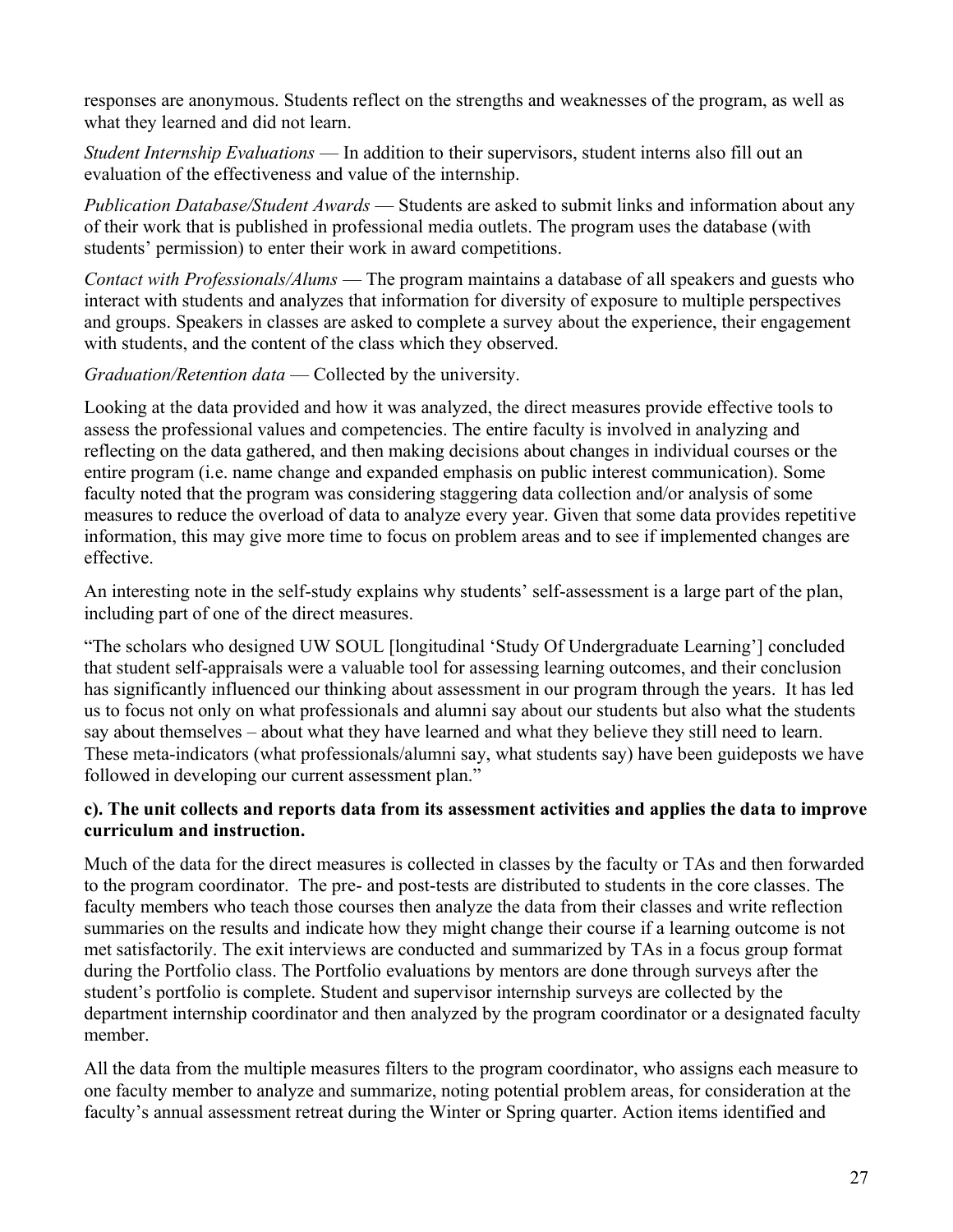summarized following the retreats indicate that concerns with the values and competencies or other areas of the program are discussed with a focus on closing the loop. Some examples include:

Adding a Friday section to the first core skills class to focus on writing fundamentals in response to some of the portfolio evaluations.

Content reviews of the three core skills classes to avoid repetition and ensure that the scaffolding approach to these courses is in fact increasing student competency in journalism skills with each course. Also better communication with students about learning outcomes and the goals students should reach by the third course. These were in response to student comments that they were focusing on the same skills in each class and not leveling up

Increasing time spent on visual storytelling, and video shooting and editing skills, in the core skills courses and development of a stand-alone special topics visual storytelling elective course in response to both student and professional feedback. This was the competency, especially video storytelling, most often mentioned in student exit interviews as missing from the program and their skill set upon graduation. Students told us while they do spend more time on photojournalism and use of audio, video storytelling and technical skills are still lacking. Those taking the Special Topics: Visual Storytelling course this semester described it as a photojournalism class.

Comments from students in exit interviews, portfolio mentors, and internship supervisors in subsequent years indicate that the actions taken, particularly in improving writing fundamentals and increased video skills were mostly effective.

## **d). The unit maintains contact with the alumni to assess these experiences in the professions and to provide suggestions for improving curriculum and instruction.**

The JPIC program actively engages with its alumni in multiple ways. It has an alumni advisory board and brings alumni back to campus to speak in classes, teach part time, and as mentors for the Portfolio class. The unit regularly uses these opportunities to discuss strengths and weaknesses of the curriculum and future directions for the program. Alumni feedback was important in the decision to expand the program to include public interest communication, widening career opportunities and recognizing that many journalism skills are now practiced outside traditional newsrooms.

## **e). The unit includes members of journalism and mass communication professions in its assessment process.**

Journalism professionals are well integrated into the assessment process. They mentor and evaluate the work of graduating seniors in the Portfolio class, supervise internships and provide evaluations of student interns, and provide feedback on curriculum and student engagement. Most of the part time faculty are current professionals and therefore directly involved in the assessment data gathering process as well as the analysis and reflection on that data.

# **SUMMARY:**

The JPIC faculty works diligently to assess its success in student learning of the ACEJMC values and competencies using a number of varied direct and indirect measures. Faculty members then analyze and reflect on the data and develop a plan to close the loop around any deficiencies yearly.